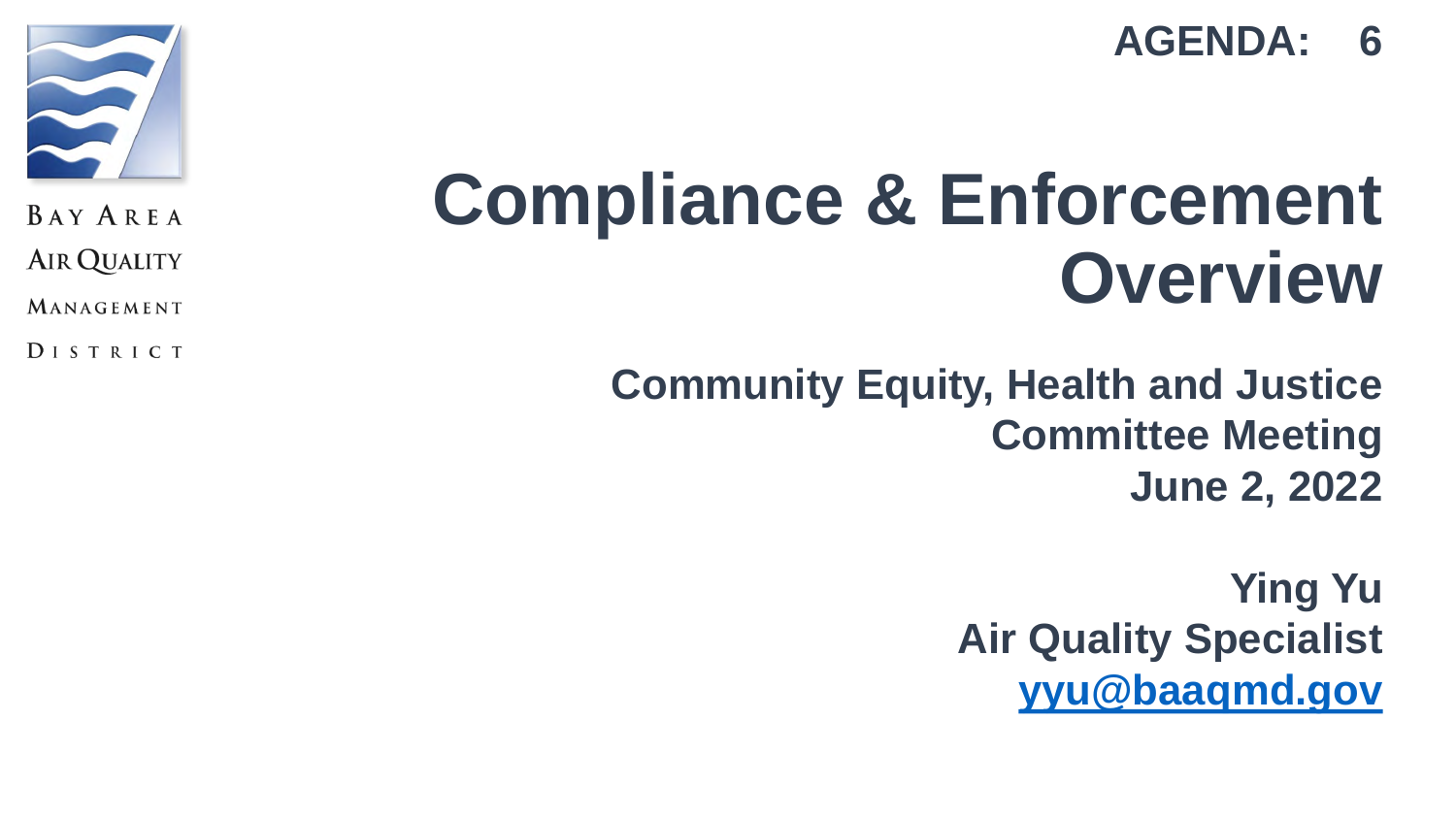## **Presentation Goals**



- Provide an overview of the Compliance & Enforcement (C&E) Division programs and activities
- Review the goals, priorities and staff resources of the C&E Division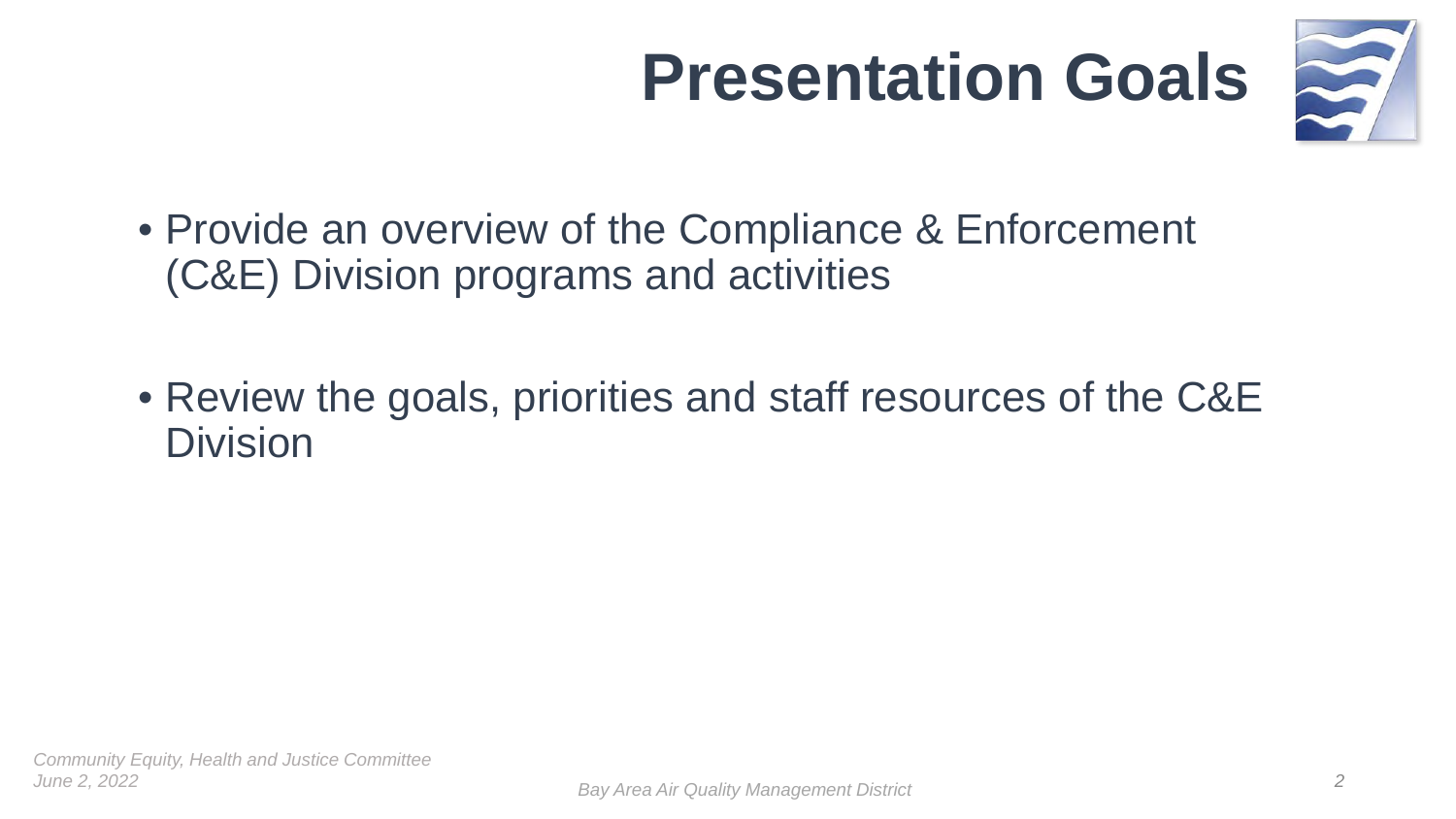## **Presentation Outline**



- C&E Division's Goals and Objectives
- C&E Division Overview
- Field Groups and Assignments
- Operations Group and Assignments
- Key Sources and Facilities
- Core Programs, Projects and Enforcement Activities
- Staffing Resources
- 2022 Priorities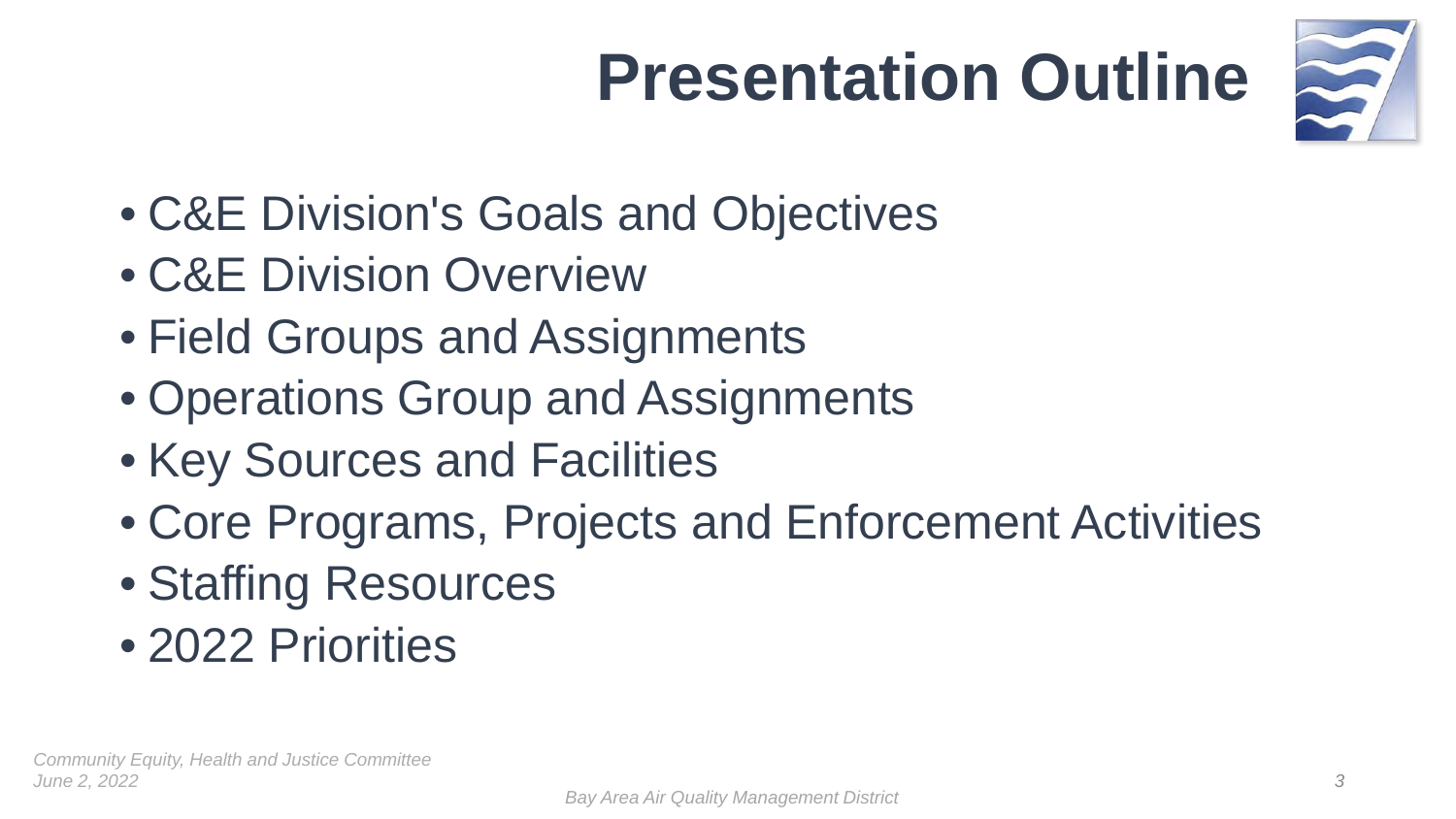



### None – Informational Presentation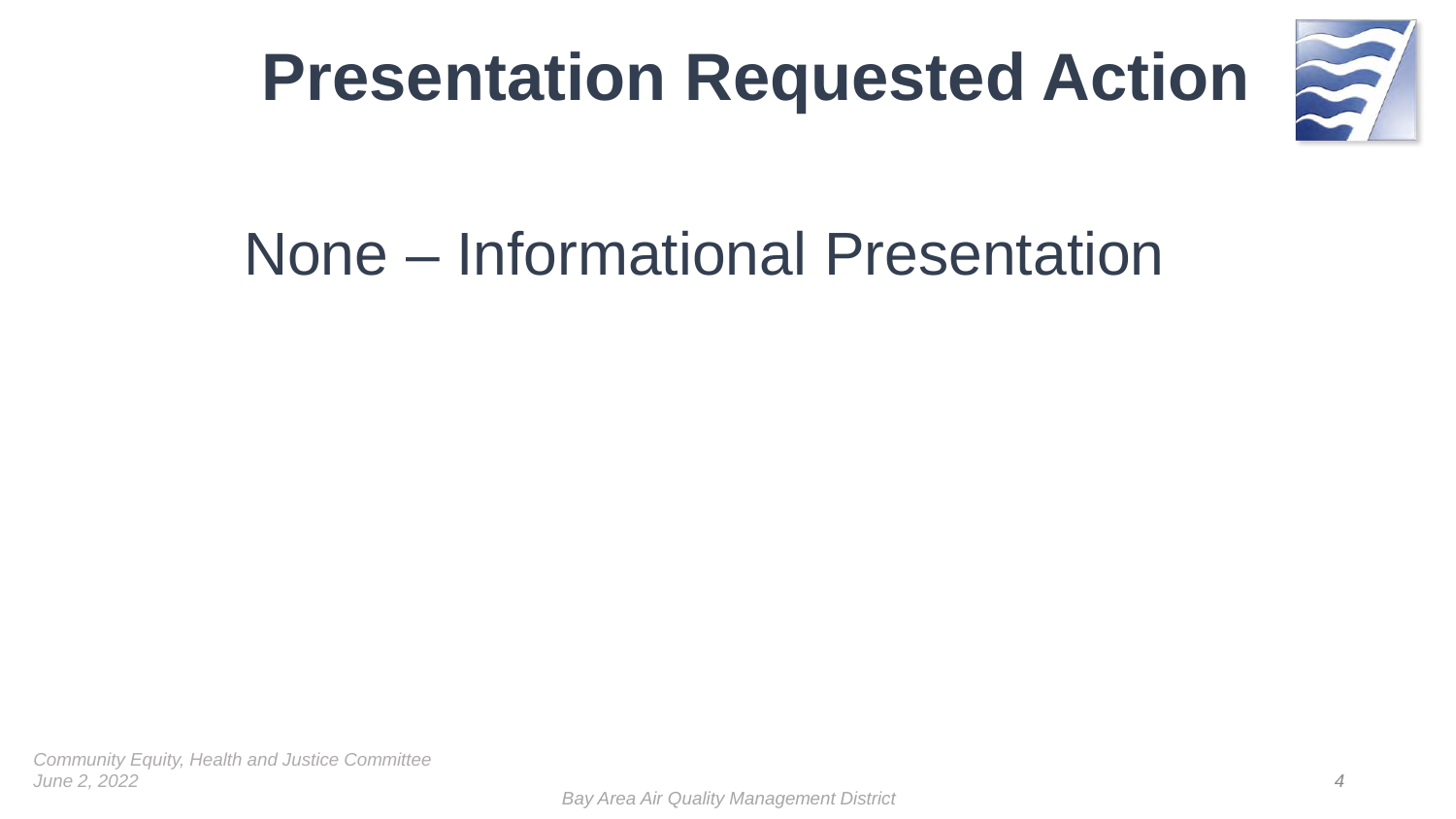## **C&E Goals and Objectives**



- Ensure compliance with applicable air quality regulations
	- Air District, State and Federal regulations
	- Air District permit requirements
- Inspect and verify compliance for ~24,000 sources across the Bay Area with a focus on Title V major facilities
- Investigate complaints and address community air quality concerns to help reduce emissions at the local level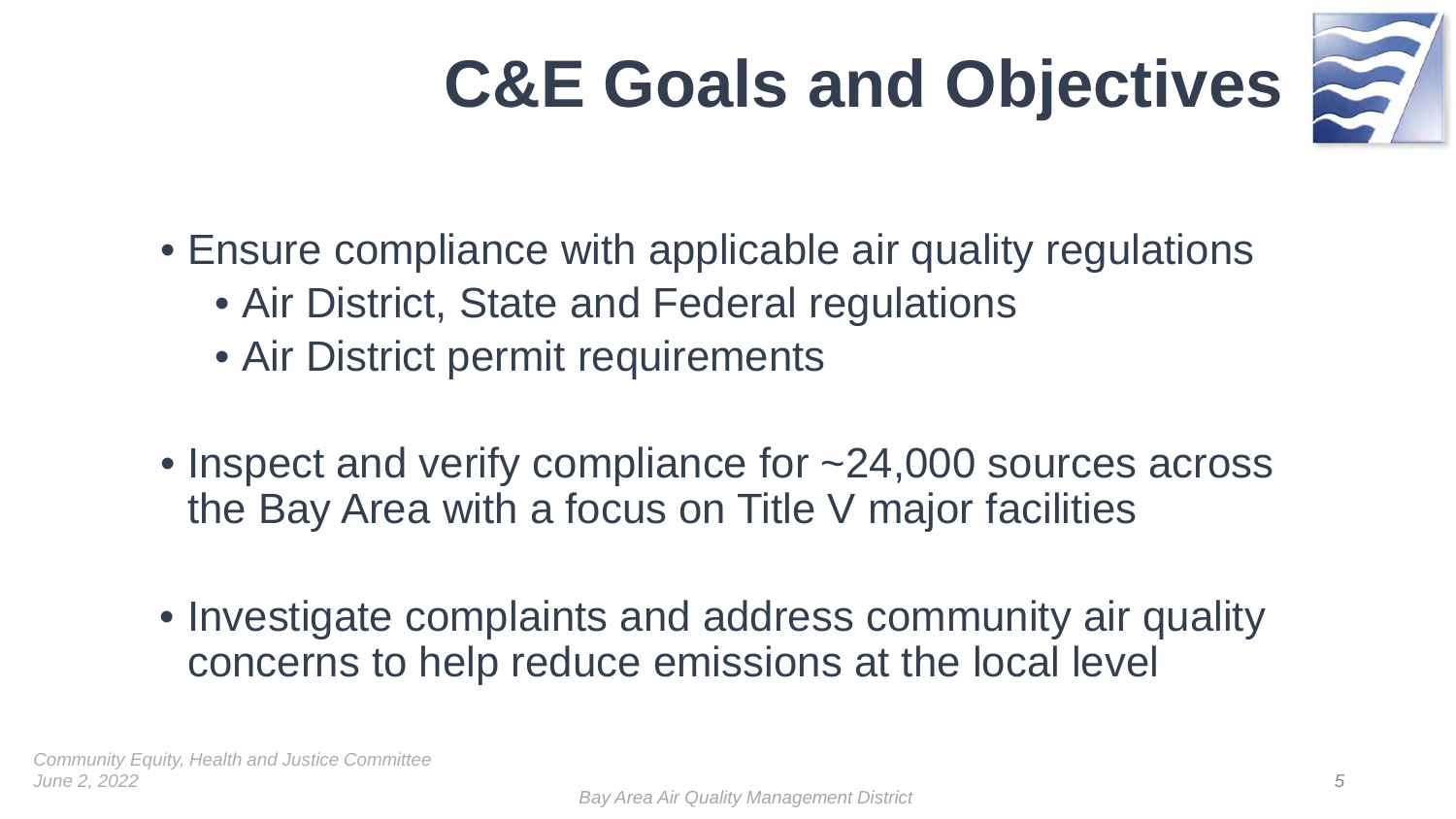## **C&E Division Overview**





- Conduct compliance inspections
- Investigate air quality complaints
- Investigate "self-reported" violations or emissions exceedances
- Conduct audits/investigations that may involve cross-divisional/agency efforts
- Document violations and take appropriate enforcement actions
- **Issue Notice of Violations for** compliance concerns
- Provide compliance assistance to the public, contractors and industry
- Correspond with local agencies and organizations
- Record and track enforcement activities and process all field reports and documentation
- Maintain core programs to ensure compliance goals are met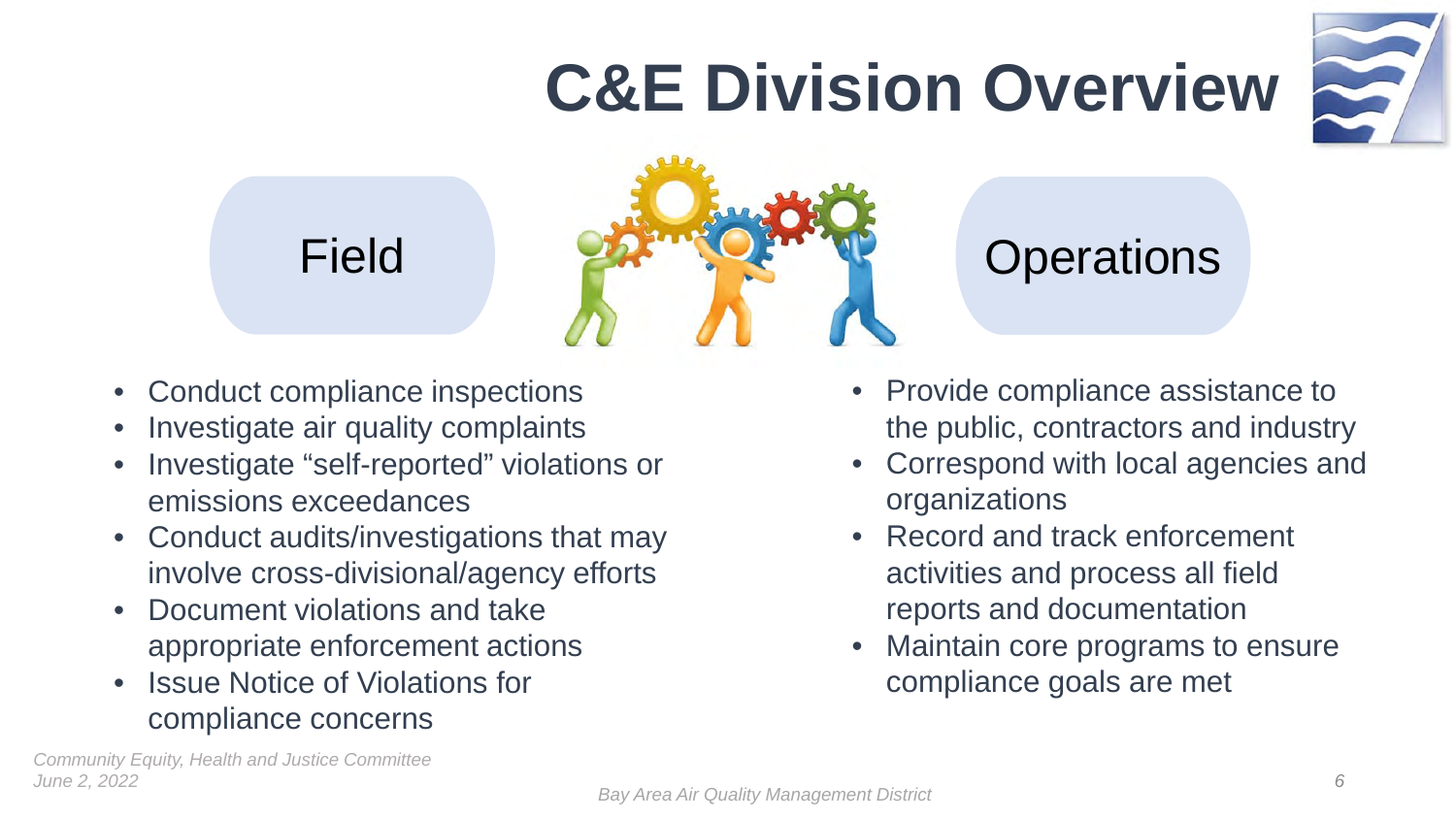## **Field Groups and Assignments**



#### **Geographical Area Assignments**

- 5 Regions:
	- North Bay
	- East Bay
	- Peninsula
	- West and East Contra Costa

#### **Specialty Group Assignments**

- Refinery
- **Gasoline** Dispensing **Facilities**
- Asbestos

#### **Field Operations Group**

• Audits and Investigations



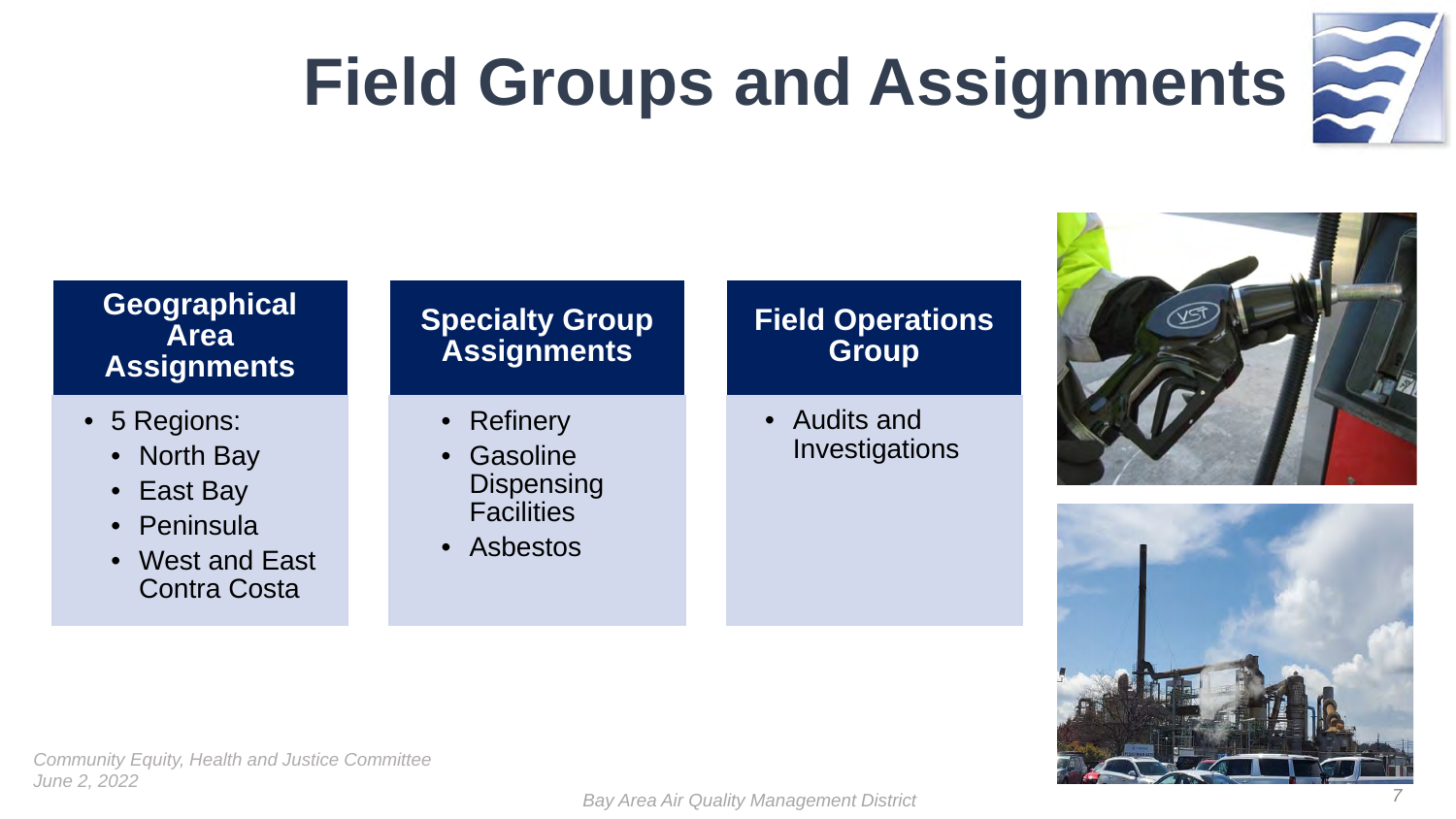## **Operations Group and Assignments**



#### **Program Specialists**

- Program support and assistance to ensure industry compliance
- Draft compliance advisories, and policies and procedures
- Prepare reports to EPA and CARB
- Conduct presentations and trainings
- Participate in cross-divisional programs and projects
- Program leads and subject matter experts

#### **Administrative Support Staff**

- Data entry and compliance tracking
- Assistance with Asbestos, Open Burn, Woodsmoke and other air quality programs
- Records retention of a variety of enforcement reports and documents
- Coordination with other divisions
- Administrative review and processing of enforcement reports

#### **Radio Telephone Operators**

- Air Quality Complaint Hotline
- Compliance Assistance Line
- Dispatch information to field staff
- Data entry and administrative processing
- Public Records Requests



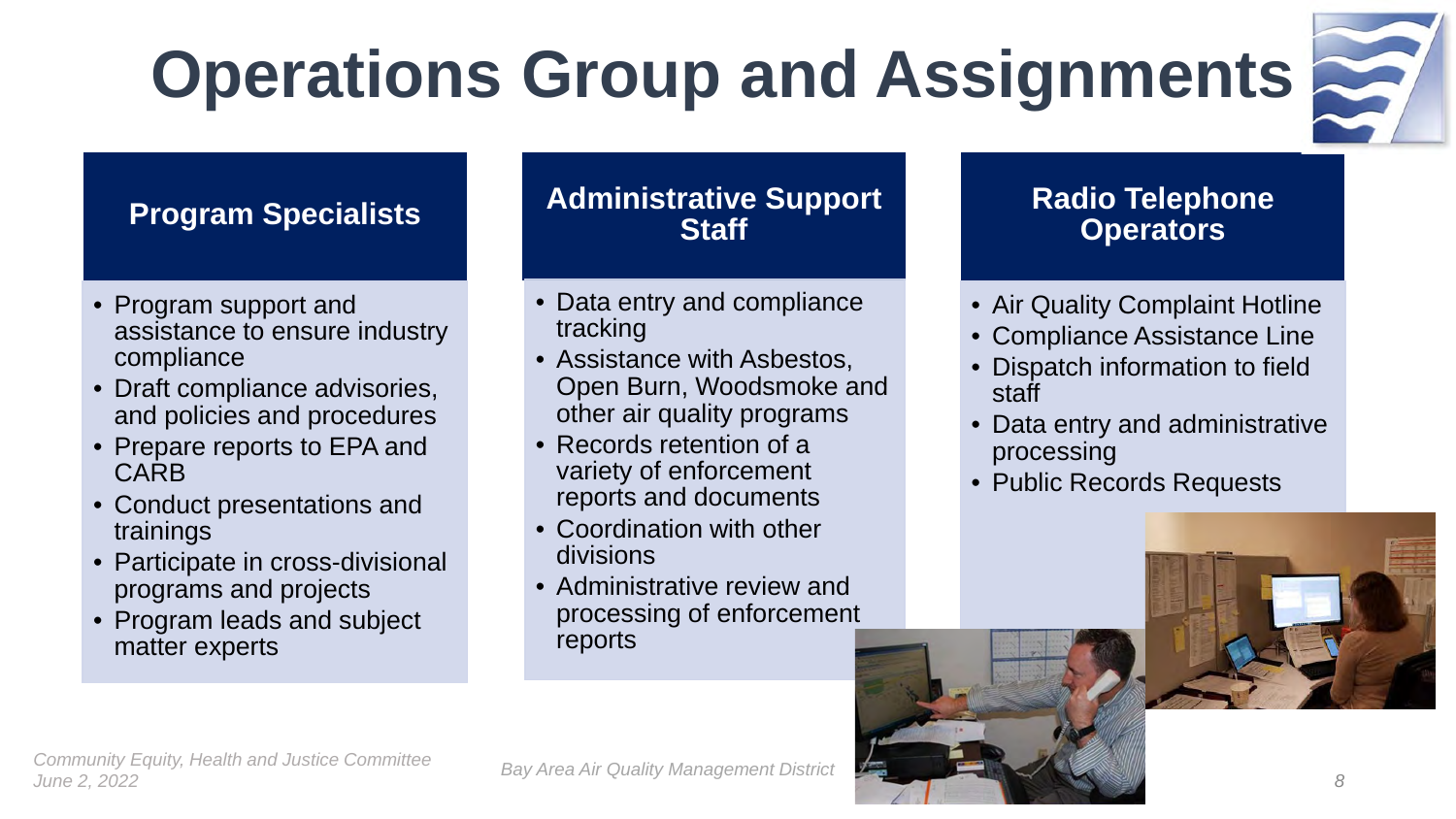## **Key Sources and Facilities**



- Oil refineries
- Chemical plants
- Solid / organic waste facilities
- Wastewater treatment facilities
- Paint / coating operations
- **Metal facilities**
- Cement & asphalt plants
- Printing operations
- Asbestos
- Gas stations
- Semiconductor operations
- Backup generators

*Community Equity, Health and Justice Committee June 2, 2022 9*









*Bay Area Air Quality Management District*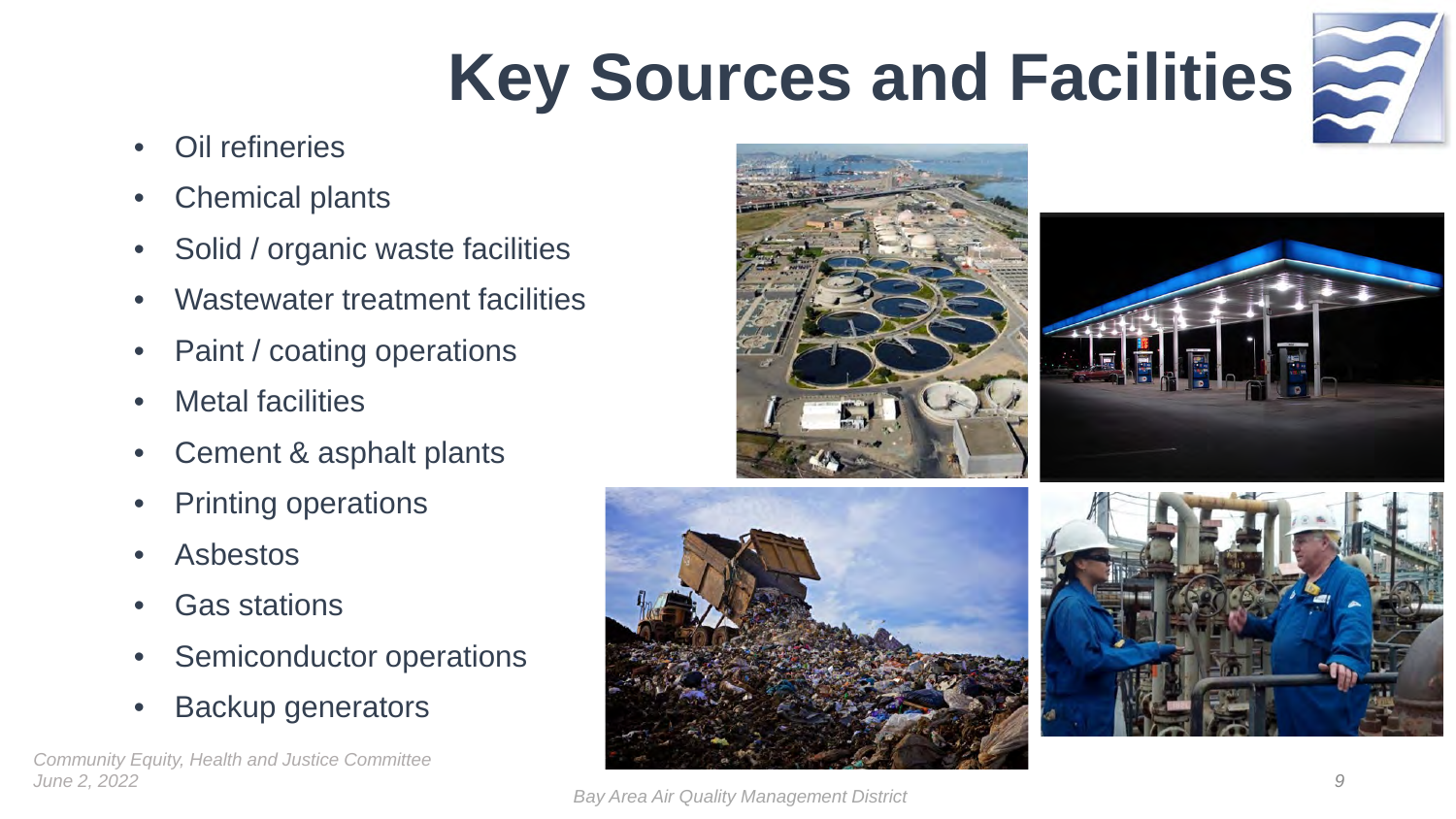## **Core Programs**



**Compliance Verification Inspections** 

Audits and Investigations

Air Quality **Complaints**  Incident<br>Response

Enforcement Compliance Assistance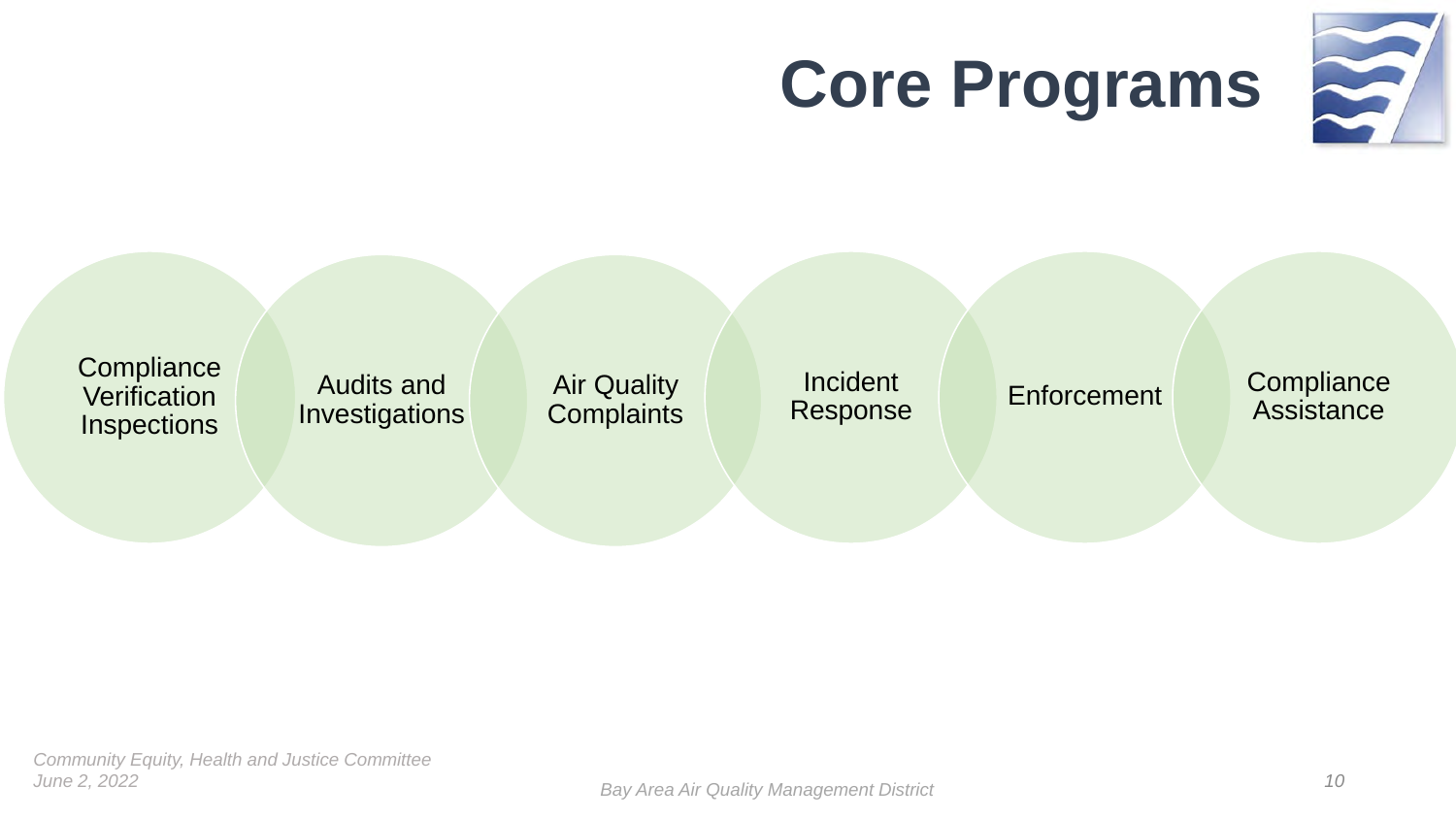## **Other Programs & Projects**



- Title V Program (i.e., Landfills, Refineries, etc.)
- AB 617 Community Health Protection Program
- Landfill Methane Reduction Program
- Flare Minimization Plans
- Emissions Minimization Plans for Metal Facilities
- Variance & Enforcement Agreements
- Open Burn Notifications and Prescribed Fire Incident Reporting
- Naturally Occurring Asbestos Program
- Wildfire Air Quality Response Program
- Commuter Benefits and Cut the Commute Programs
- Woodsmoke and Portable Equipment Programs
- CEQA Coordination with other Divisions
- Rule Development
- New Inspector Training, Certifications, and Safety
- Grant Inspections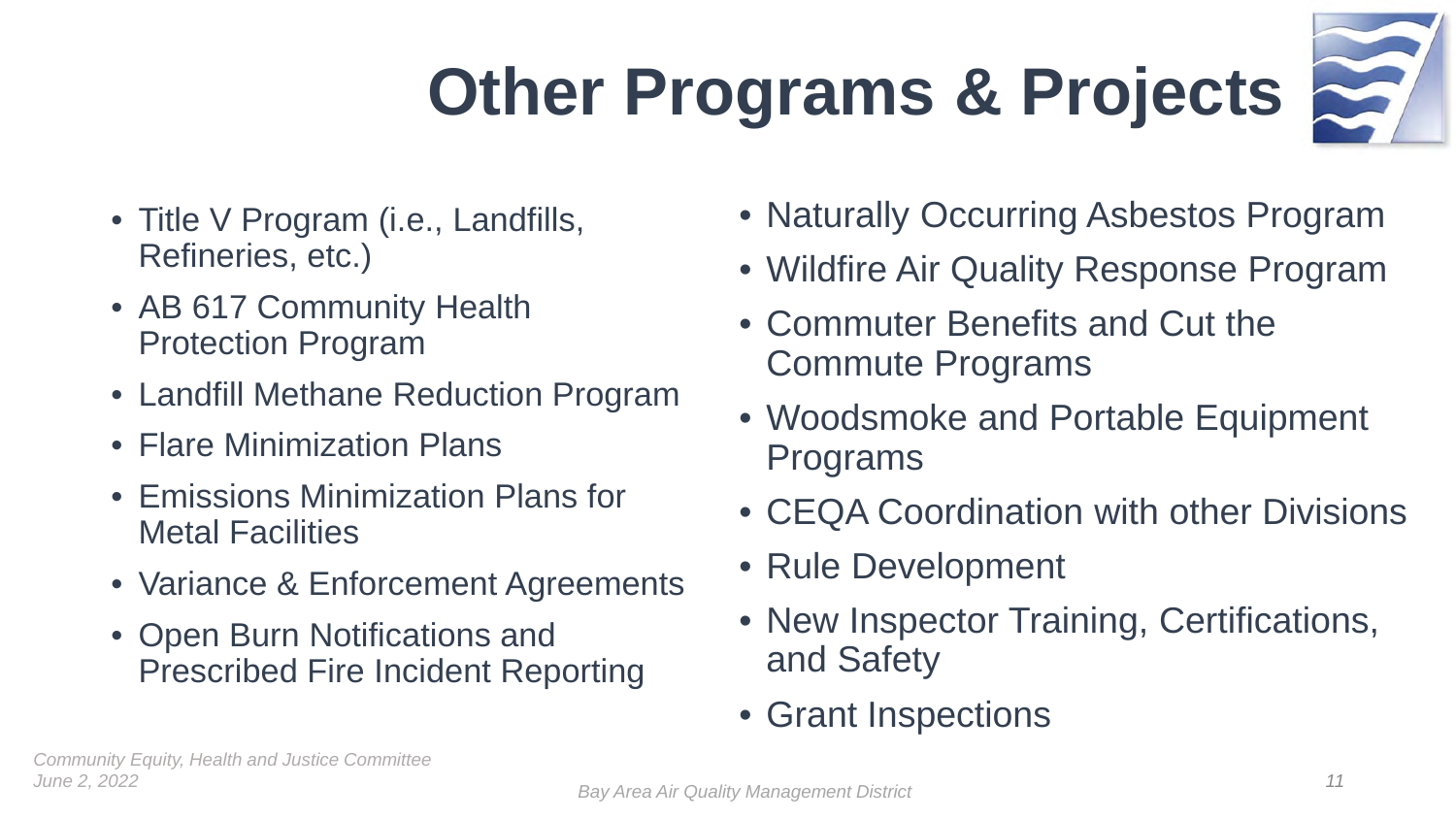## **Compliance Verification Inspections**

- Review site/facility operations for compliance
	- Look for signs for emissions/odors
	- Investigate process upsets/ equipment malfunctions
	- Review records
- Investigate Reportable Compliance Activities (RCAs), flaring events, and Title V deviations
- Identify source specific issues/concerns
- Document violations
- Verify corrective actions



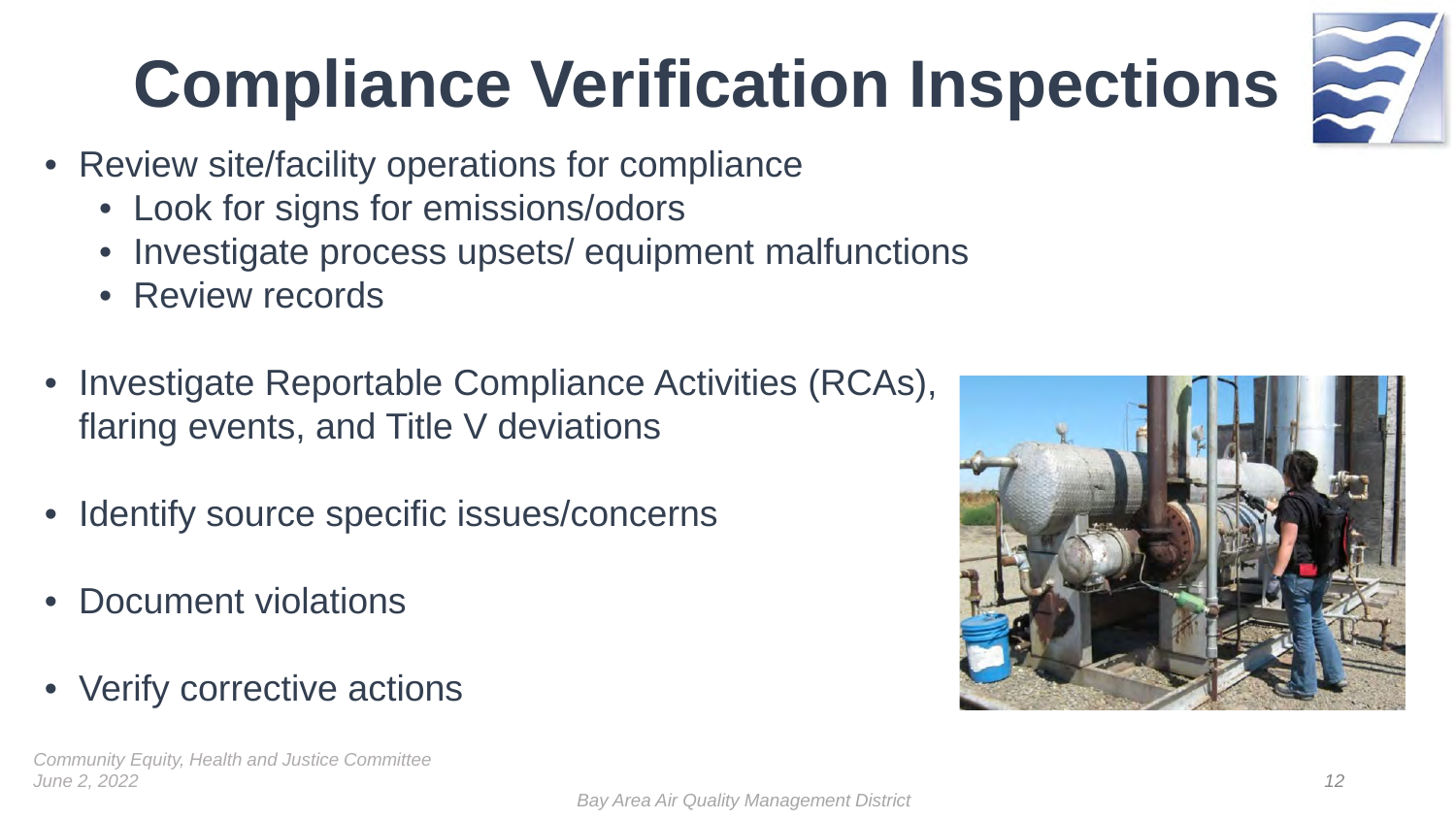## **Audits and Investigations**

3

- Comprehensive field investigations and audits
	- Review of plant operations, sources, and abatement and monitoring equipment
		- E.g. Continuous Emissions Monitoring System
		- Extensive data review and analysis
	- Coordinate with technical staff from other divisions to address emissions and compliance concerns
- Participate in Hearing Board activities
- Coordinate with other local regulatory authorities to target non-compliance

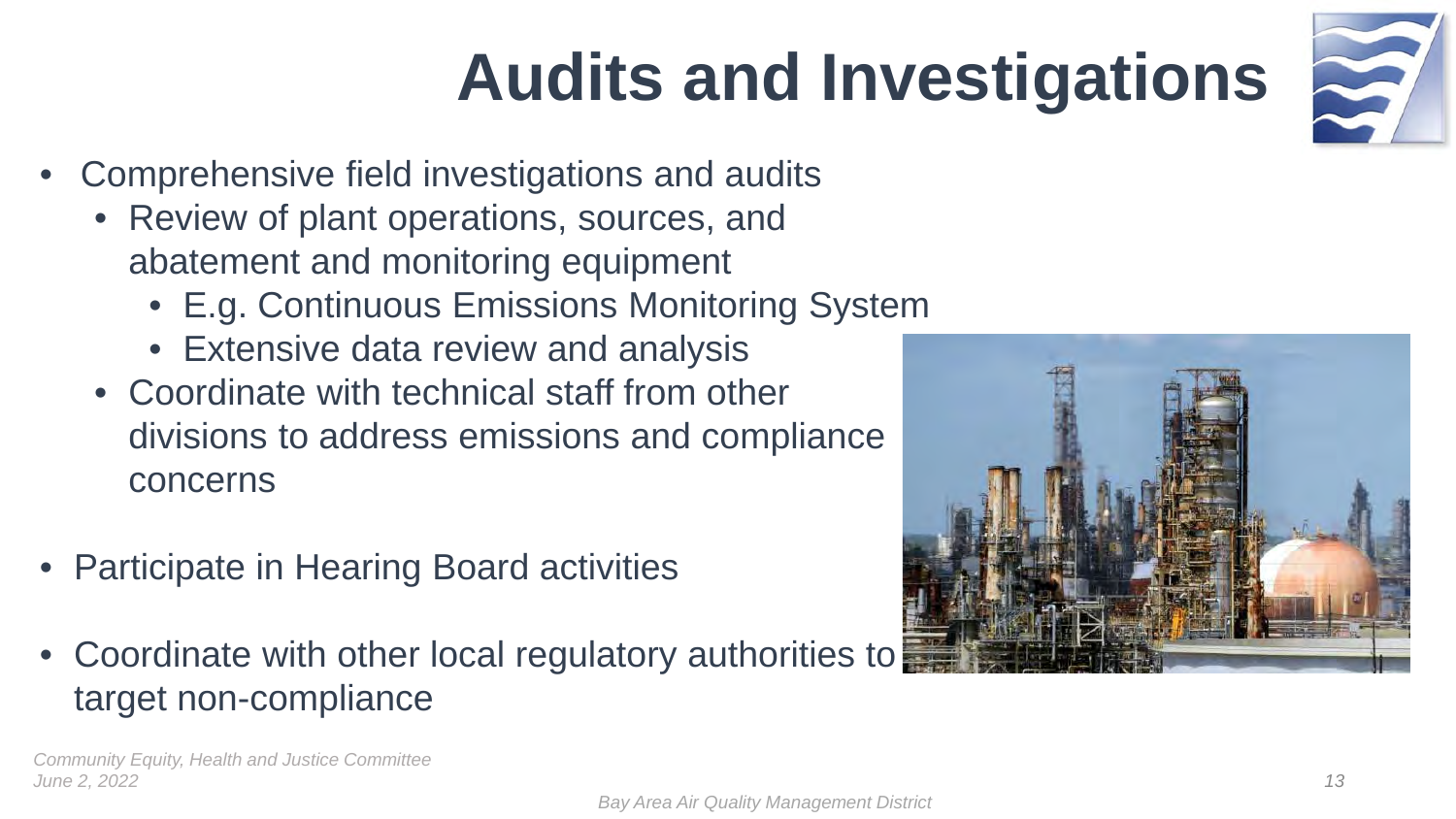# **Air Quality Complaints**



- Air quality complaints may be reported online at [www.baaqmd.gov/complaints](http://www.baaqmd.gov/complaints) or by phone at 1-800-334- 6367 (ODOR)
	- Complaints may be reported 24/7, including weekends & holidays
	- Complaints may be filed anonymously or with complainant contact information
- Inspectors investigate, trace and identify the source(s) of concern and conduct inspection(s) at the alleged site/facility
- Document compliance concerns and violations
- Coordinate with other regulatory agencies when applicable

Types of Air Quality Complaints:

**Odors** 

- Dust
- Smoke
- Asbestos
- Gasoline Stations
- Woodsmoke

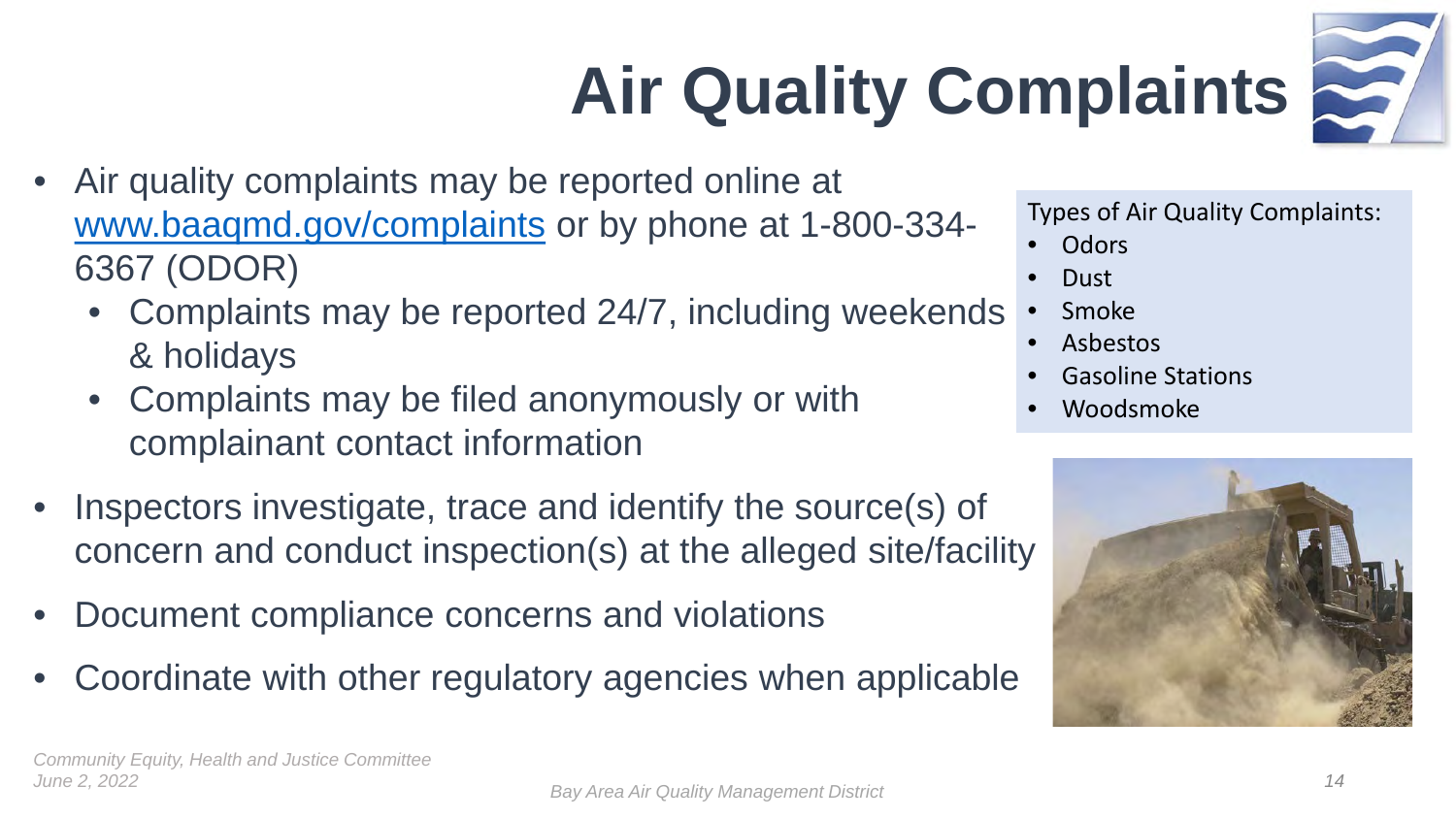## **Incident Response**



- Inspectors and Supervisors maintain a stand-by rotation to respond to incidents
- Respond to air quality complaints and document community impacts
- Provide resources and support other local agencies
- Conduct a thorough investigation following the incident
- Take enforcement action, when applicable

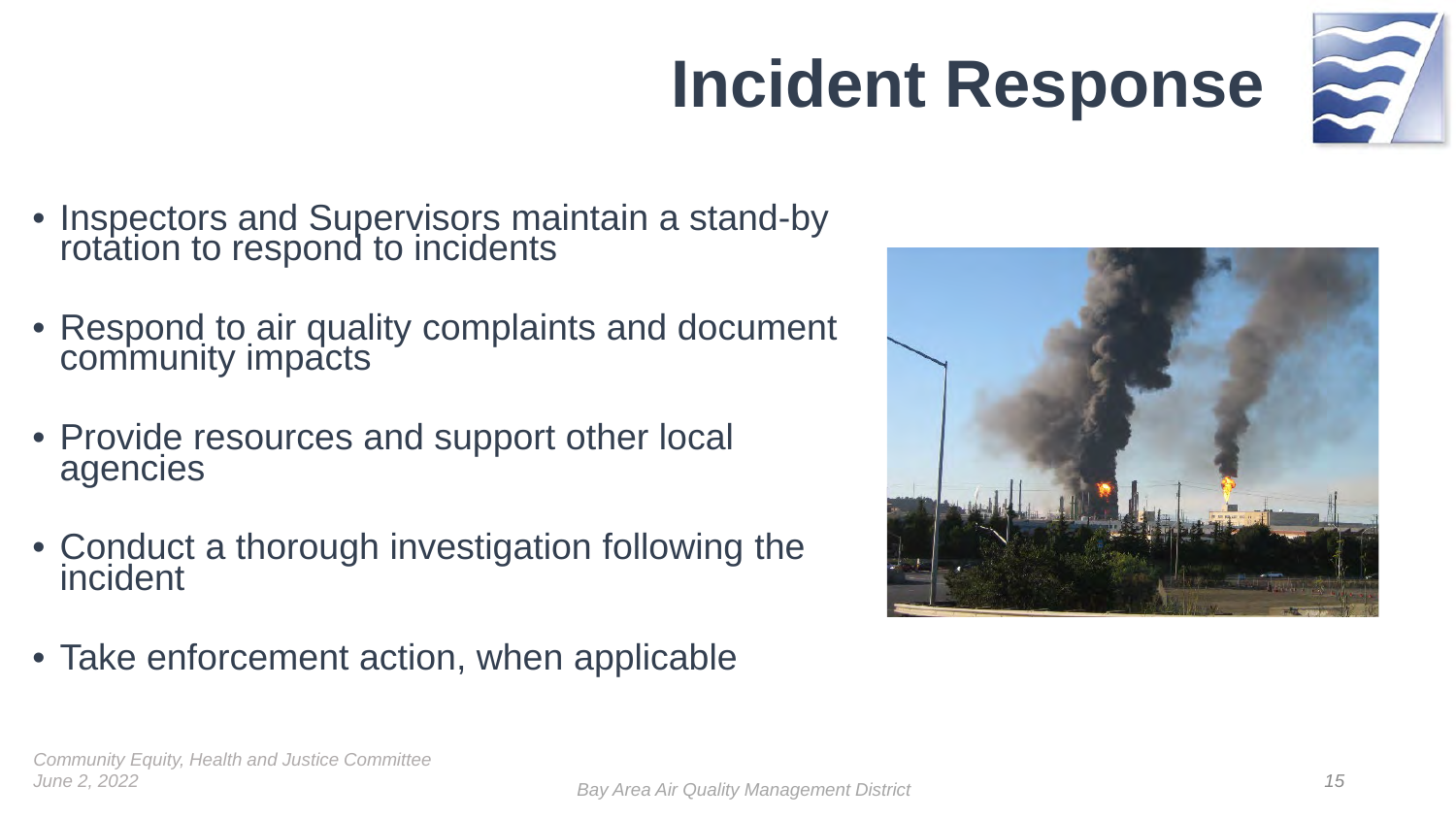## **Enforcement Actions**



- Document Violations
	- Notice of Violation (NOV)
		- Excess Emissions
		- Records / Administrative
		- Public Nuisance
	- Notice to Comply (NTC)
- Work with Legal staff on enforcement cases and compliance strategies
	- Abatement Order
	- Variances / Hearing Board

| NOTICE OF VIOLATION                                                                                                          |                  |                                         |                                                                                                                                                                                                                                                 |
|------------------------------------------------------------------------------------------------------------------------------|------------------|-----------------------------------------|-------------------------------------------------------------------------------------------------------------------------------------------------------------------------------------------------------------------------------------------------|
| <b>ISSUED TO:</b>                                                                                                            |                  |                                         | $\Box$ P $\Box$ G $\Box$ N#                                                                                                                                                                                                                     |
| ADDRESS:                                                                                                                     |                  |                                         |                                                                                                                                                                                                                                                 |
| CITY:                                                                                                                        |                  | STATE:                                  | ZIP                                                                                                                                                                                                                                             |
| PHONE: (                                                                                                                     |                  |                                         |                                                                                                                                                                                                                                                 |
| N# Mailing Address on F61                                                                                                    |                  |                                         |                                                                                                                                                                                                                                                 |
| <b>OCCURRENCE</b>                                                                                                            |                  |                                         |                                                                                                                                                                                                                                                 |
| NAME:                                                                                                                        |                  |                                         |                                                                                                                                                                                                                                                 |
| ADDRESS:                                                                                                                     |                  |                                         | Same As Above                                                                                                                                                                                                                                   |
| CITY:                                                                                                                        |                  | ZIP                                     |                                                                                                                                                                                                                                                 |
| SOURCE: S#                                                                                                                   | NAME:            |                                         |                                                                                                                                                                                                                                                 |
| EMISSION PT: P# NAME:                                                                                                        |                  |                                         |                                                                                                                                                                                                                                                 |
| DATE:                                                                                                                        |                  | TIME:                                   | <b>HRS</b>                                                                                                                                                                                                                                      |
| REG 2 RULE 1 SEC 301<br>No Authority to Construct<br>REG 1 SEC 301<br>H & S CODE - 41700<br>Public Nuisance<br>REG 5 SEC 301 |                  |                                         | REG 2 RULE 1 SEC 302<br>No Permit to Operate<br>REG 2 RULE __ SEC 307<br>Failure to Meet Permit Condition<br>REG 6 RULE 1 SEC 301                                                                                                               |
| Prohibited Open Burning                                                                                                      |                  |                                         | <b>Excessive Visible Emissions</b>                                                                                                                                                                                                              |
| REG                                                                                                                          | RULE SECTION     |                                         | CODE                                                                                                                                                                                                                                            |
|                                                                                                                              | REG RULE SECTION |                                         | CODE                                                                                                                                                                                                                                            |
| Details:                                                                                                                     |                  |                                         |                                                                                                                                                                                                                                                 |
| <b>RECIPIENT NAME:</b><br>TITLE:<br>SIGNING THIS NOTICE IS NOT<br>AN ADMISSION OF GUILT                                      |                  | $X -$                                   |                                                                                                                                                                                                                                                 |
|                                                                                                                              |                  | DOES NOT PRECLUDE FURTHER LEGAL ACTION. | WITHIN 10 DAYS, RETURN A COPY OF THIS NOTICE WITH A WRITTEN<br>DESCRIPTION OF THE IMMEDIATE CORRECTIVE ACTION YOU HAVE<br>TAKEN TO PREVENT CONTINUED OR RECURRENT VIOLATION. THIS<br>VIOLATION IS SUBJECT TO SUBSTANTIAL PENALTY, YOUR RESPONSE |
|                                                                                                                              |                  |                                         |                                                                                                                                                                                                                                                 |
| <b>ISSUED BY:</b>                                                                                                            |                  |                                         | INSP#                                                                                                                                                                                                                                           |

Continued On Revers

*Community Equity, Health and Justice Committee*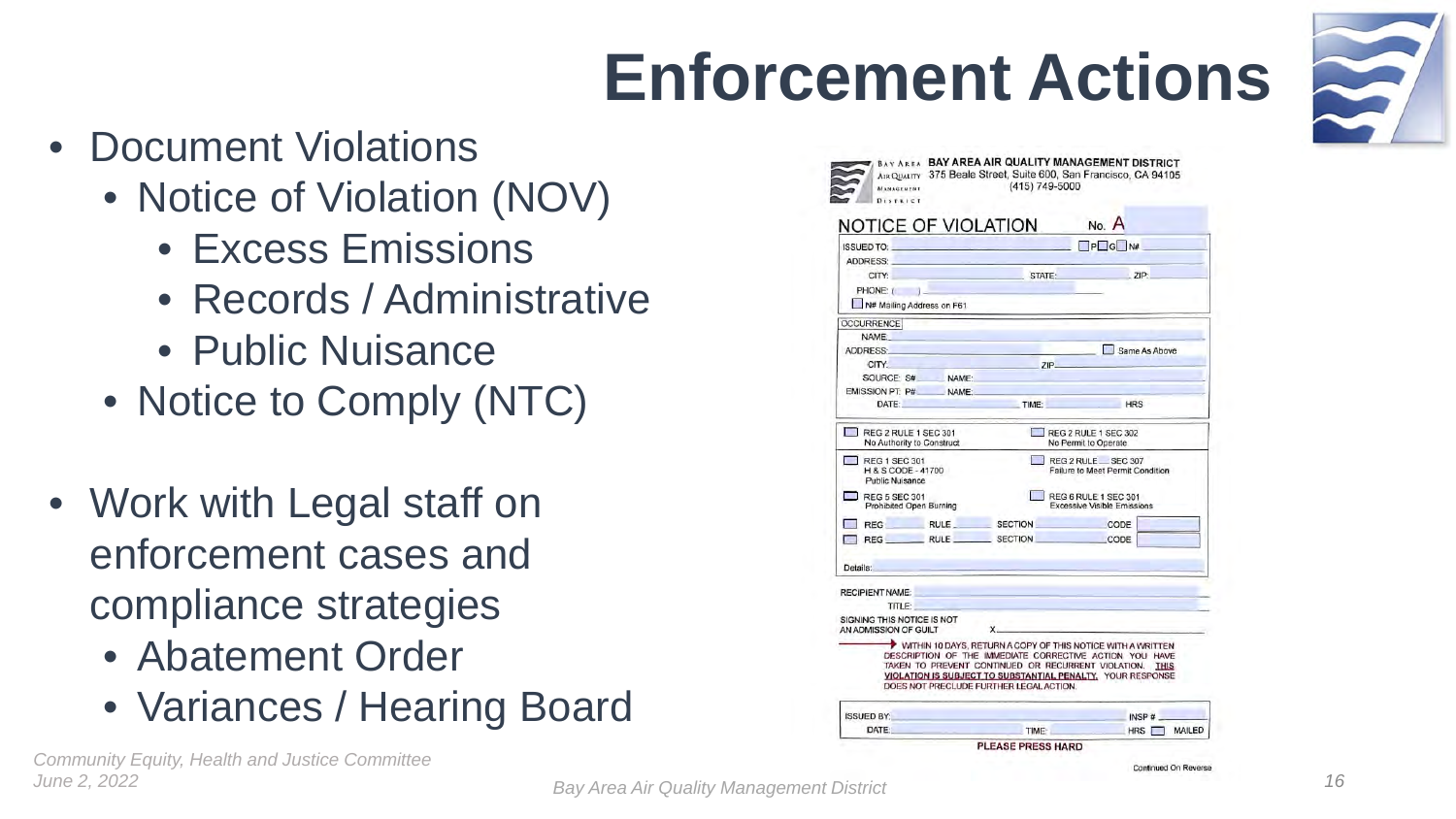## **Coordination of Enforcement Activities**



- Cross-divisional work within the Air District:
	- Engineering
	- Meteorology and Measurement
	- Legal
	- Communications
	- Community Engagement
- Cross-agency coordination
	- California Air Resources Board (CARB)
	- Environmental Protection Agency (EPA)
	- Local Enforcement Agency (LEA)
	- Department of Toxic Substances and Control (DTSC)
	- Other agencies with regulatory authority and jurisdiction (i.e., Cities and Counties)

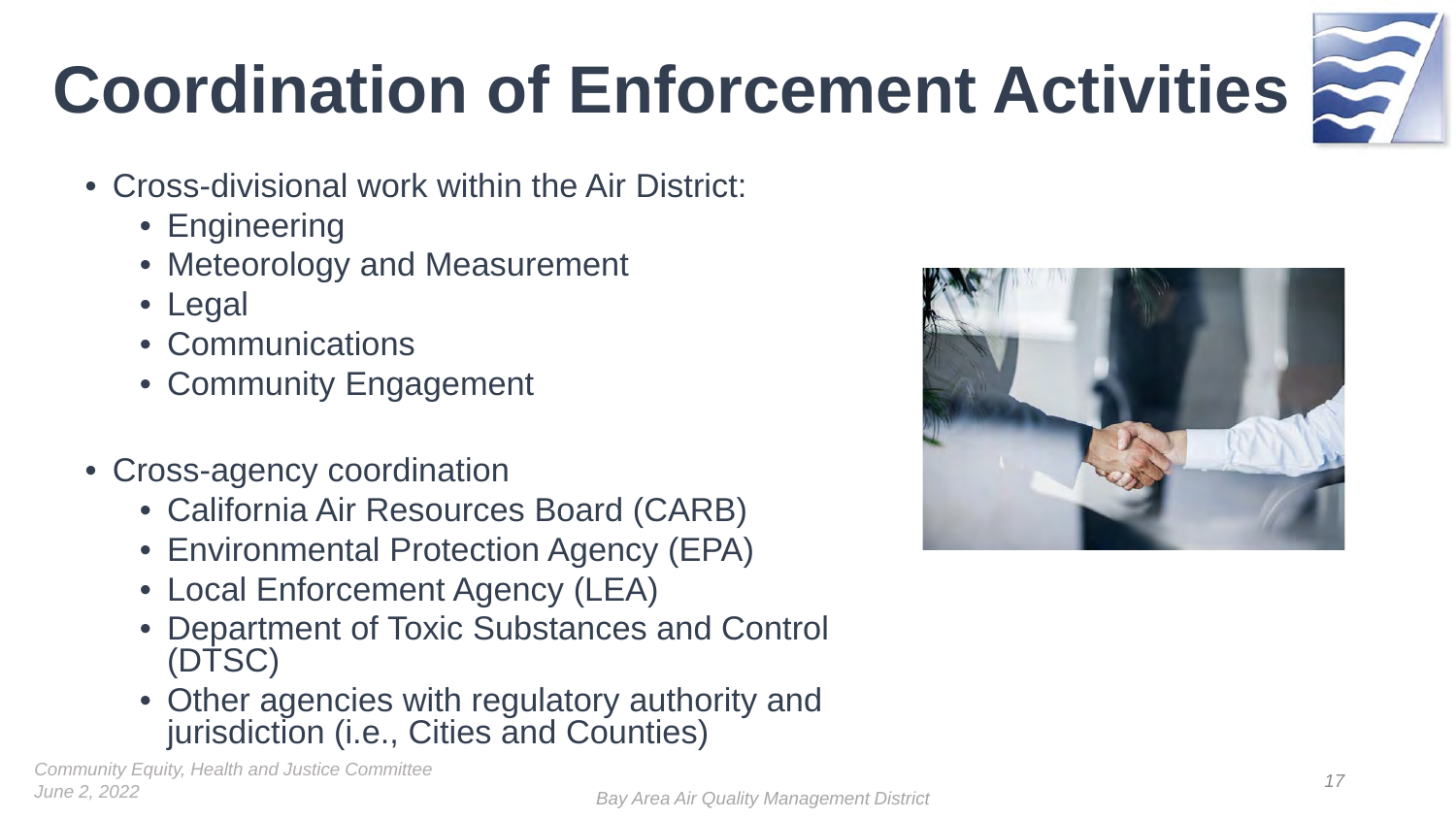## **C&E Staffing Levels**





Total FTE's **Total Inspectors** 

#### **C&E Division (2022)**

- Total staff: 79 *(6 vacancies)*
- Management: 6
- Supervising Air Quality Specialists: 9
- Inspectors: 41
- Air Quality Engineers: 2
- Air Quality Specialists: 8
- Administrative Staff: 8
- Radio Telephone Operators: 5

*Bay Area Air Quality Management District June 2, 2022 <sup>18</sup>Community Equity, Health and Justice Committee*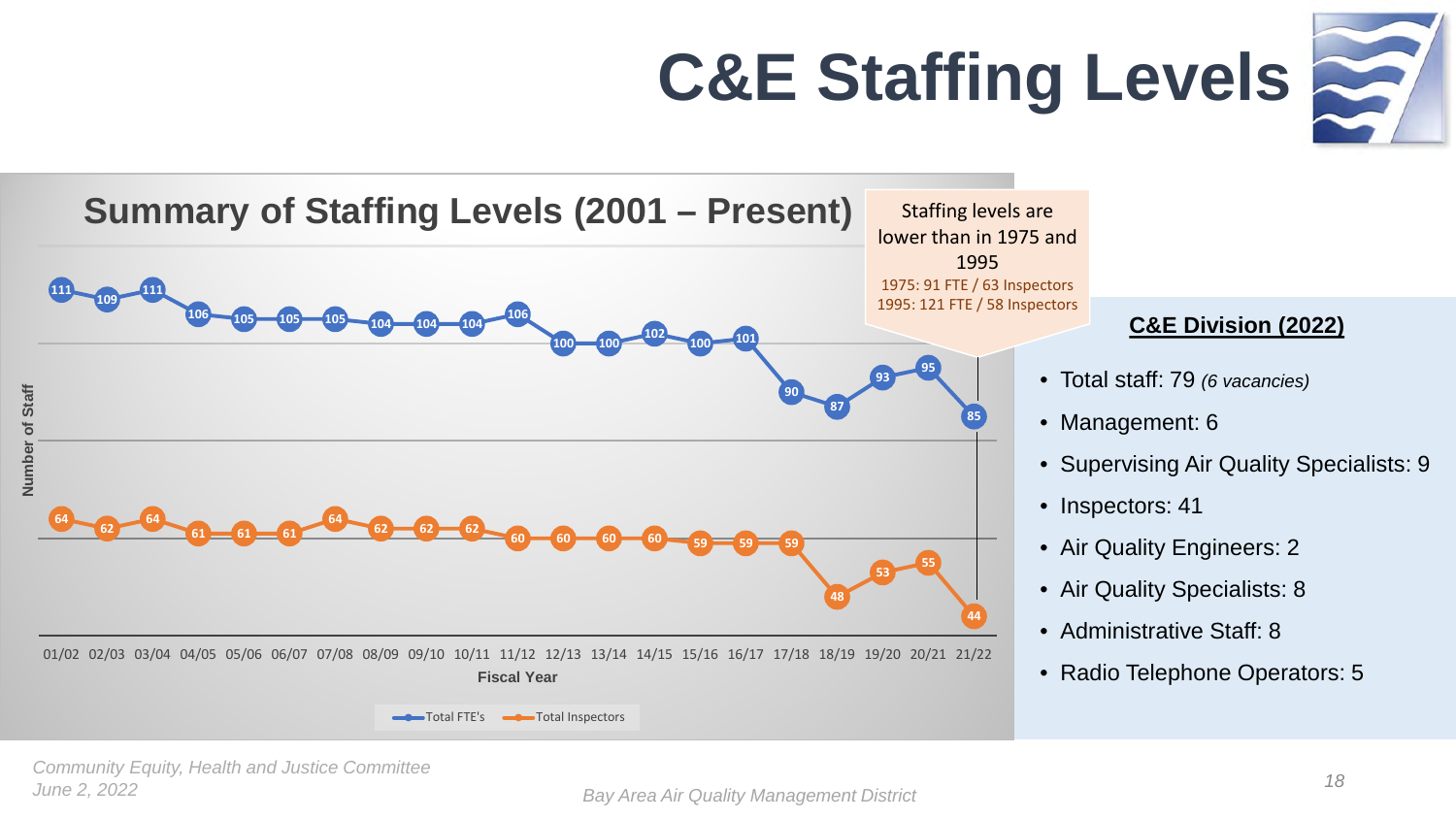



- Enhance focus on Title V major facility inspections
- Increase efforts to conduct comprehensive audits and investigations at Title V facilities or other source categories where there are compliance concerns
- Target enforcement efforts in impacted communities
	- AB 617 Communities in Richmond San Pablo, West Oakland and East **Oakland**
	- Bay View Hunters Point
- Address chronic violations via the Air District Hearing Board
- Develop a new Air District webpage that makes Notice of Violation information accessible to the public
- Continue cross-training staff to build a robust C&E team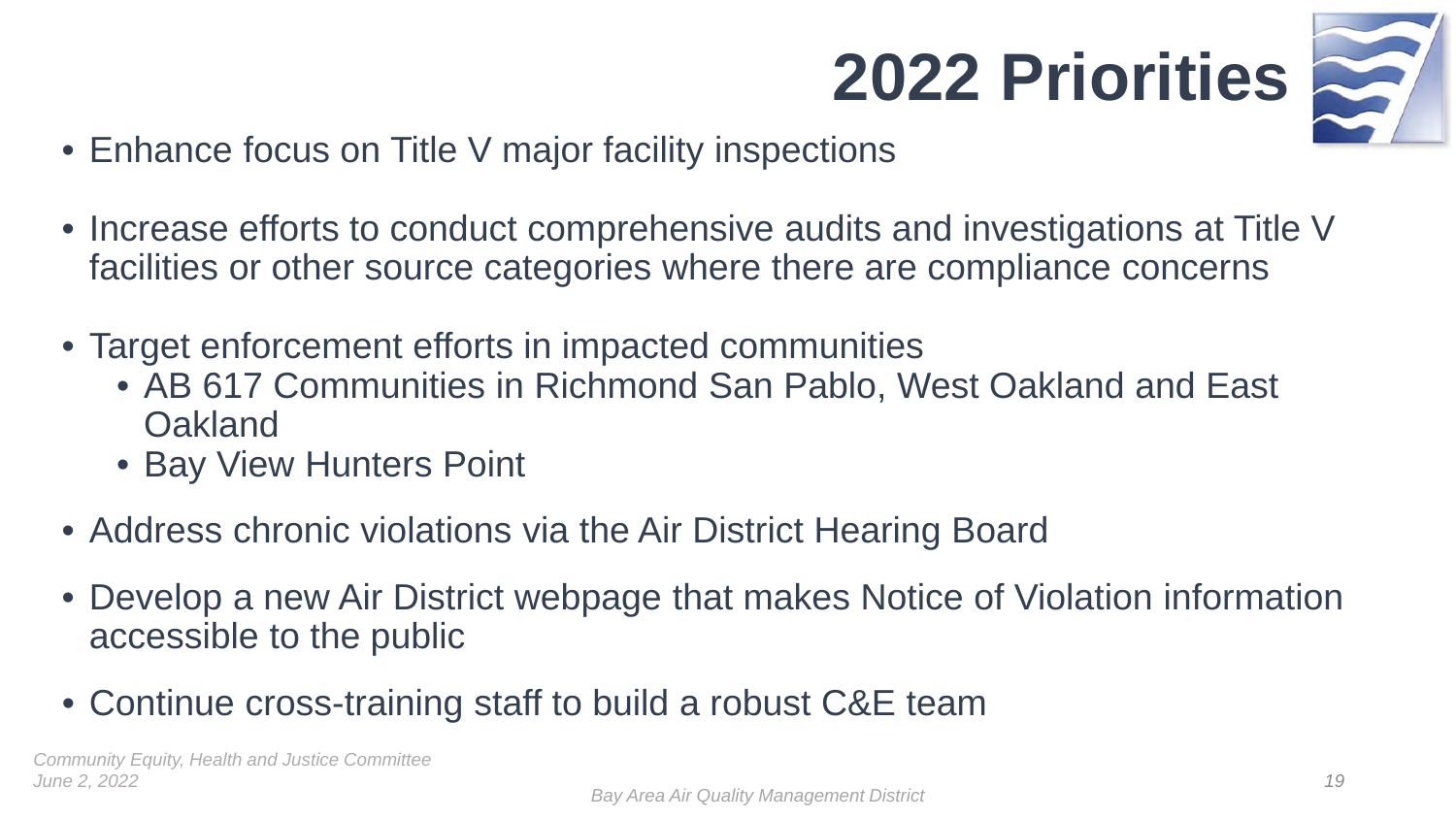

### **Requested Action**

## No Action Requested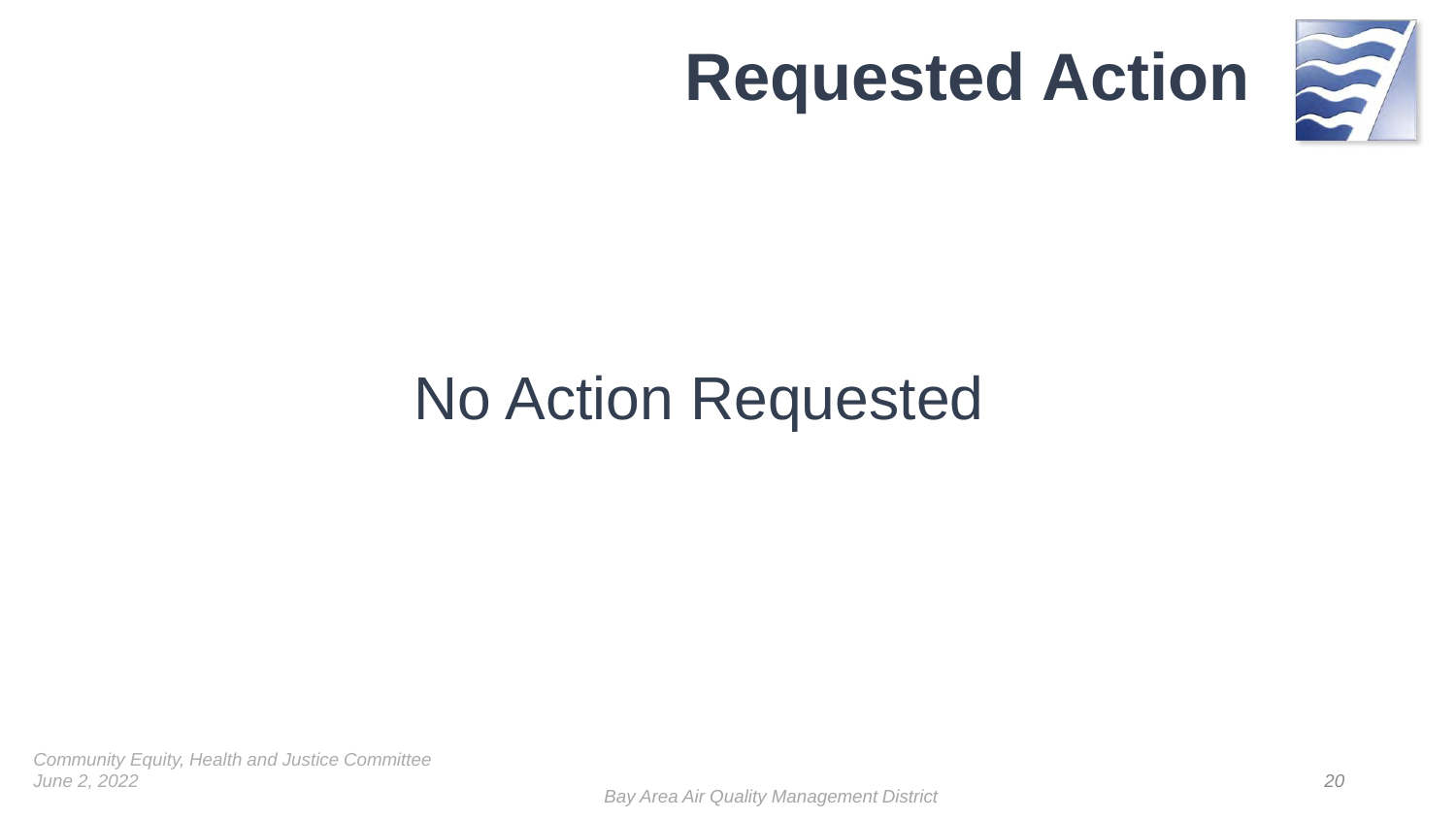

## **Q&A**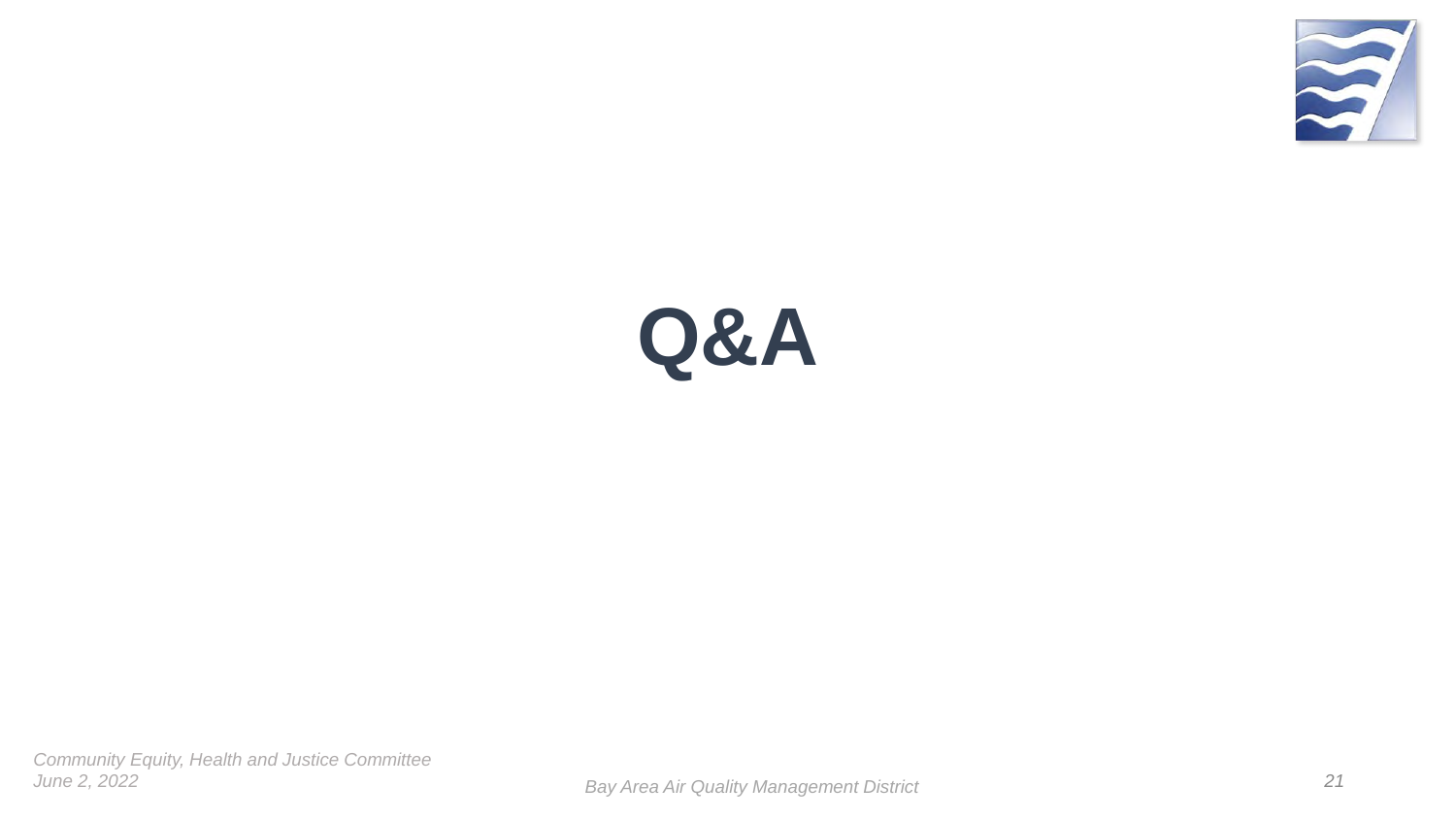

# **Bay Area Permitting Overview**

BAY AREA

**AIR QUALITY** 

MANAGEMENT

DISTRICT

### **Community Equity, Health and Justice Committee Meeting June 2, 2022**

**Kevin Oei Supervising Air Quality Engineer [koei@baaqmd.gov](mailto:koei@baaqmd.gov)**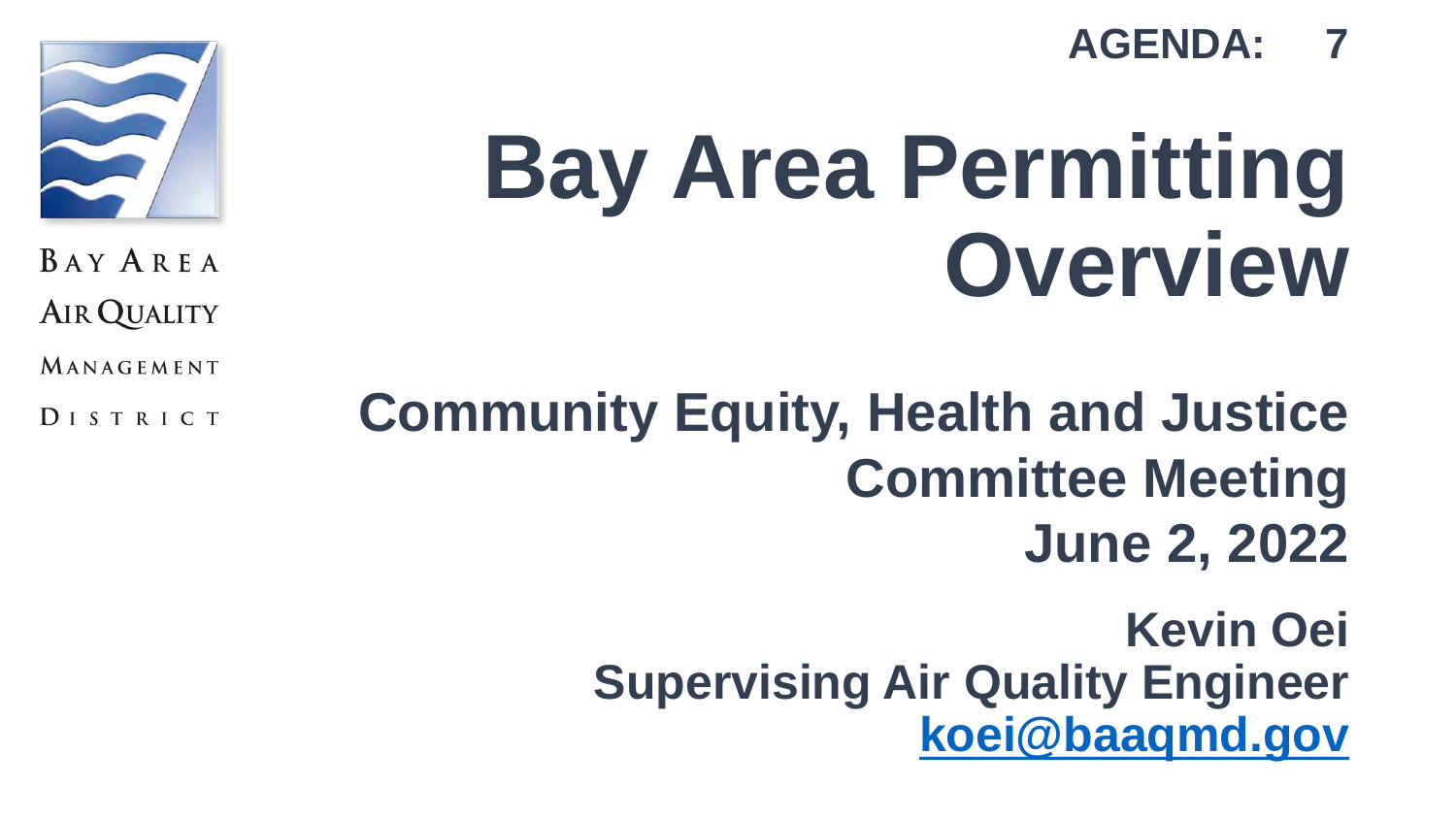



### • Understand the current Air District Permitting Program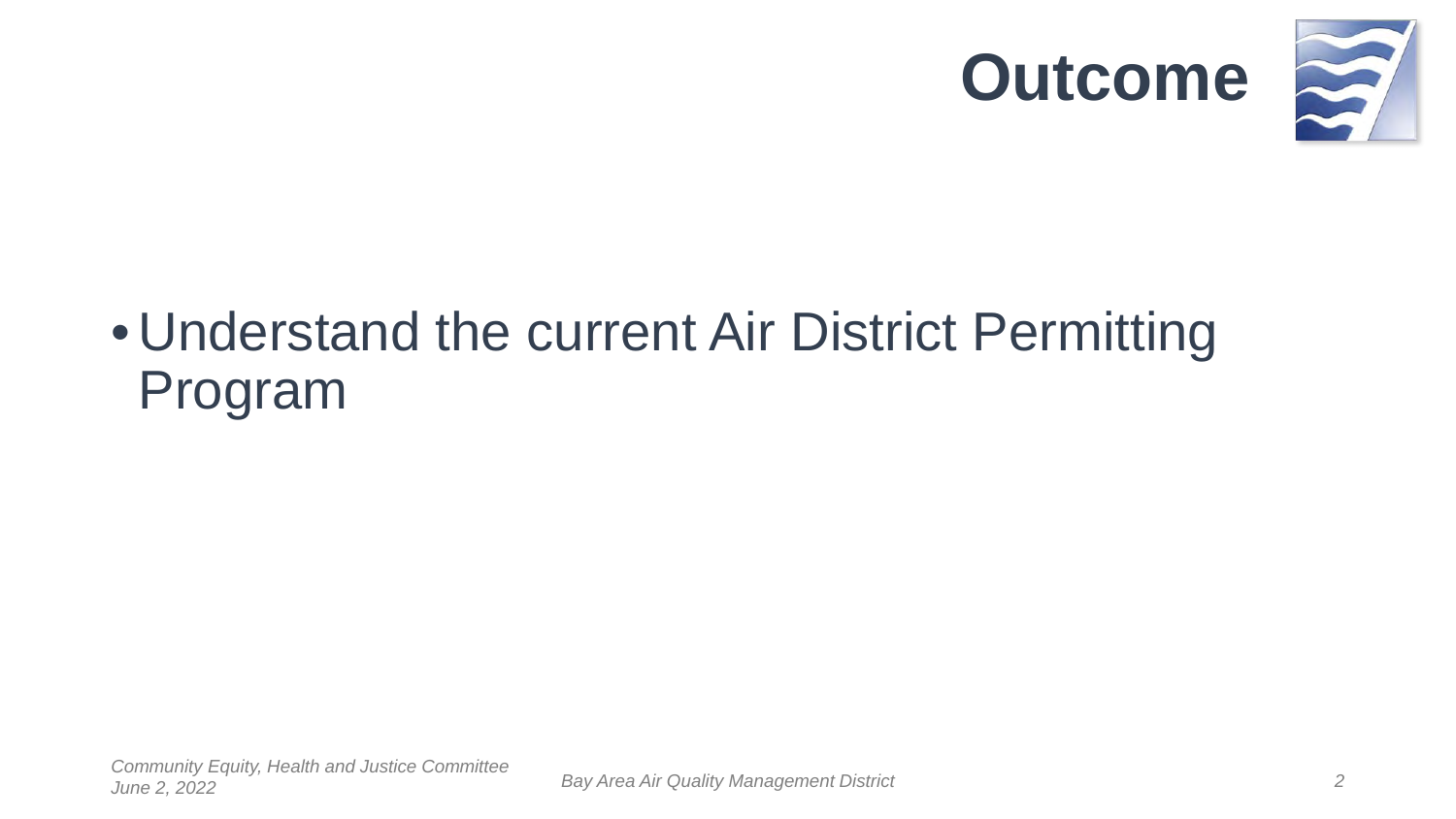

### **Requested Action**

#### • None – informational presentation.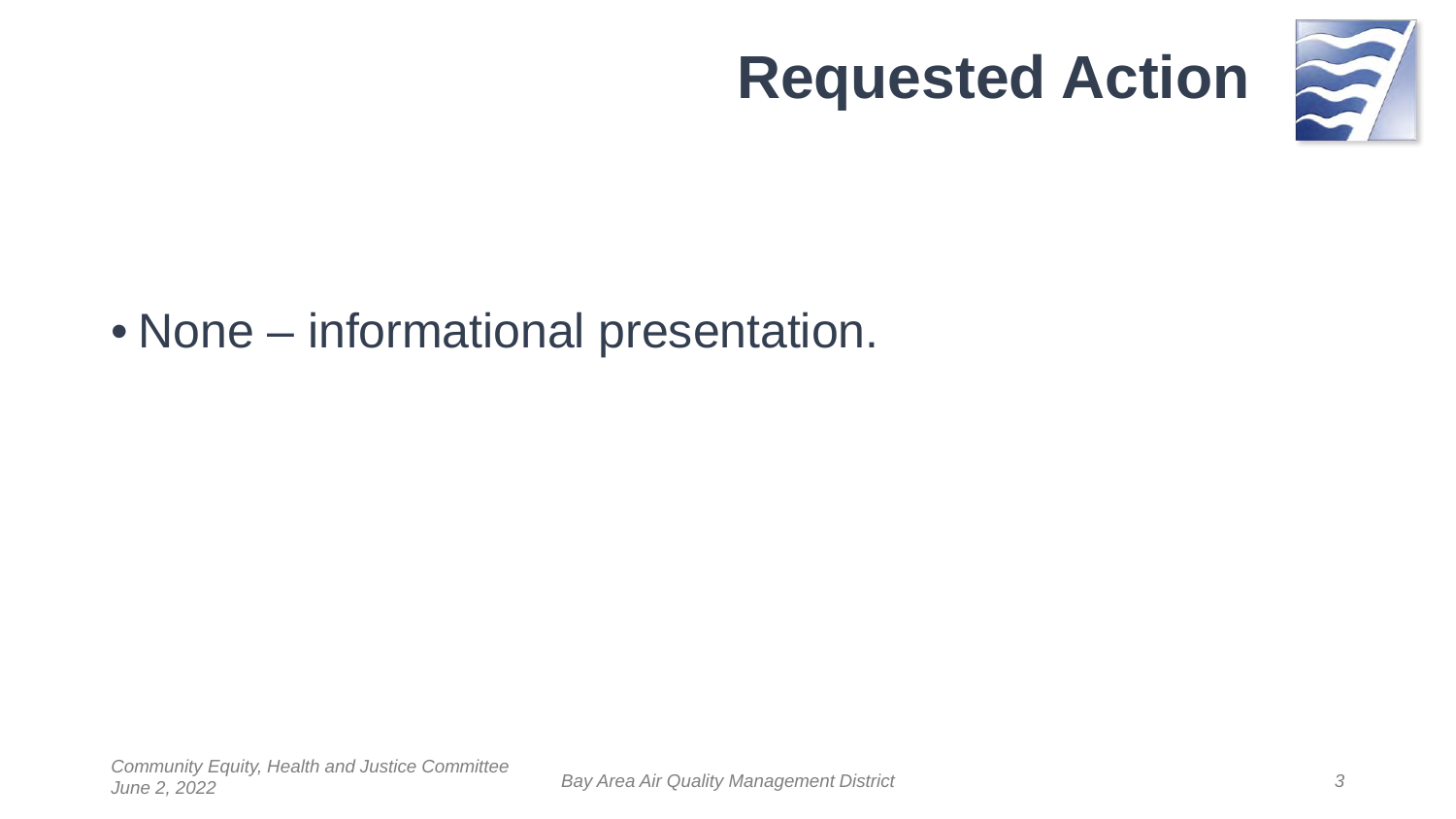## **Presentation Outline**



- Air District Permitting Program
	- Purpose of Permitting Program
	- New Source Review Permits
	- Major Facility Review Permits
- Questions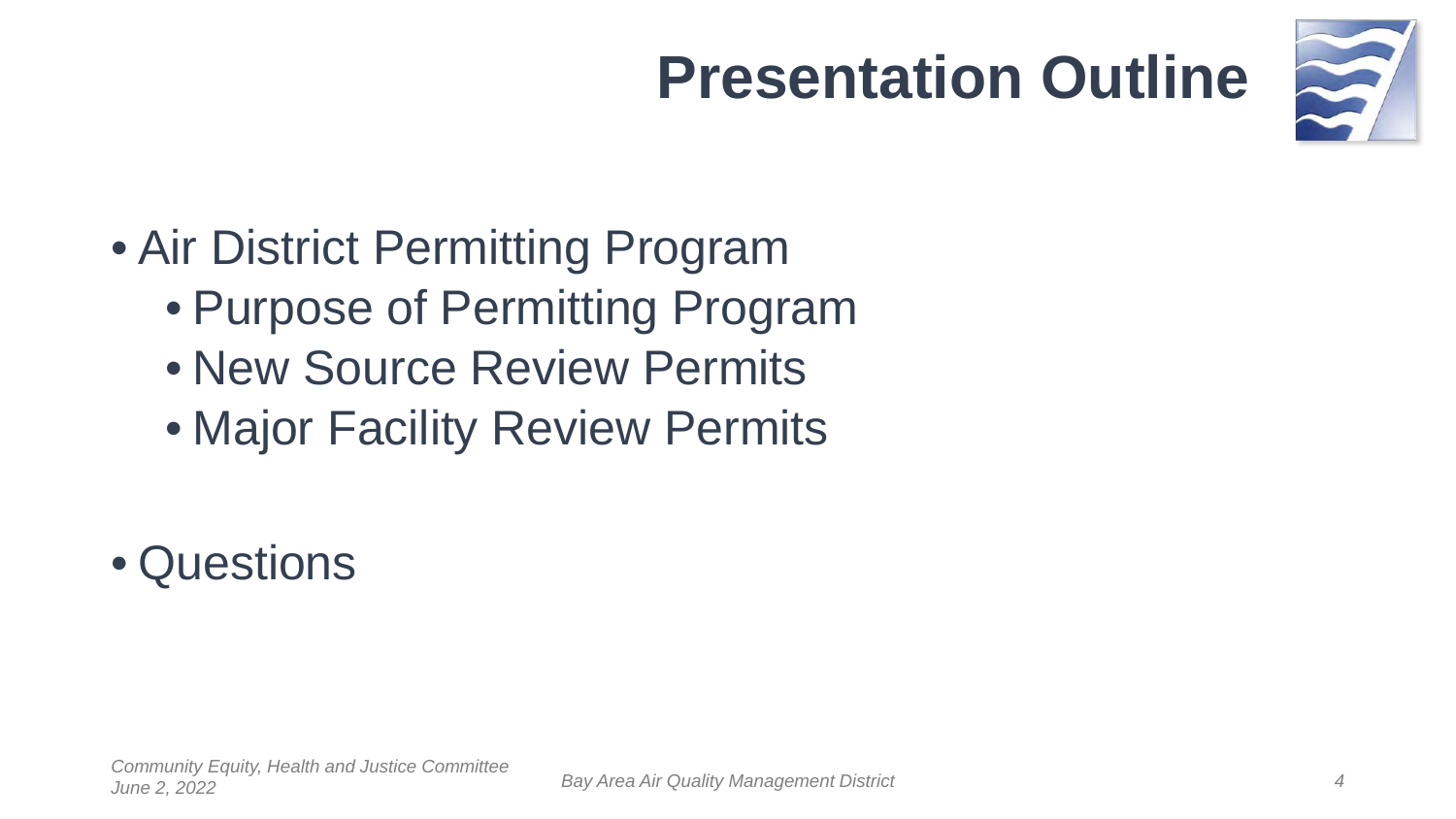## **Purpose of Permitting Program**



- Protect human health, public welfare, property, and economy
- Meet Ambient Air Quality Standards (AAQS)
- Reduce emissions from stationary air pollution devices
- Verify compliance with federal, State, and local air quality regulations
- In 2021, the Air District issued: 850 permits
	- 820 New Source Review permits & registrations
	- 30 Major Facility Review permits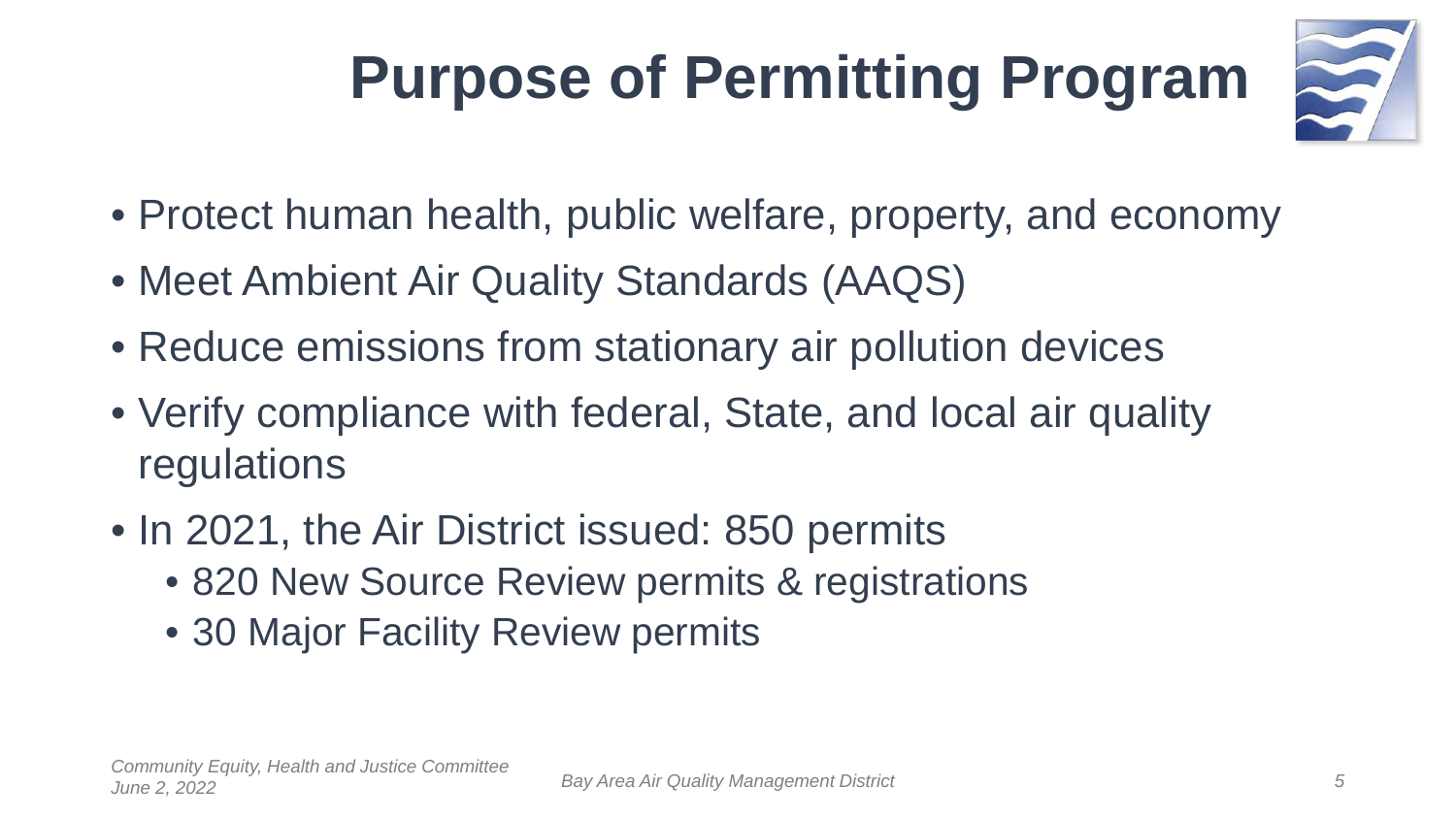## **New Source Review (NSR) - Overview**



- New Source Review (NSR)
	- Two-Part Process
	- Authority to Construct (A/C)
		- Obtained prior to the commencement of construction
		- May require meeting start-up conditions (A/C requirements)
	- Permit to Operate (P/O)
		- Allows for the operation of a source
		- Issued after the requirements of the A/C are met
		- Renewed on an annual basis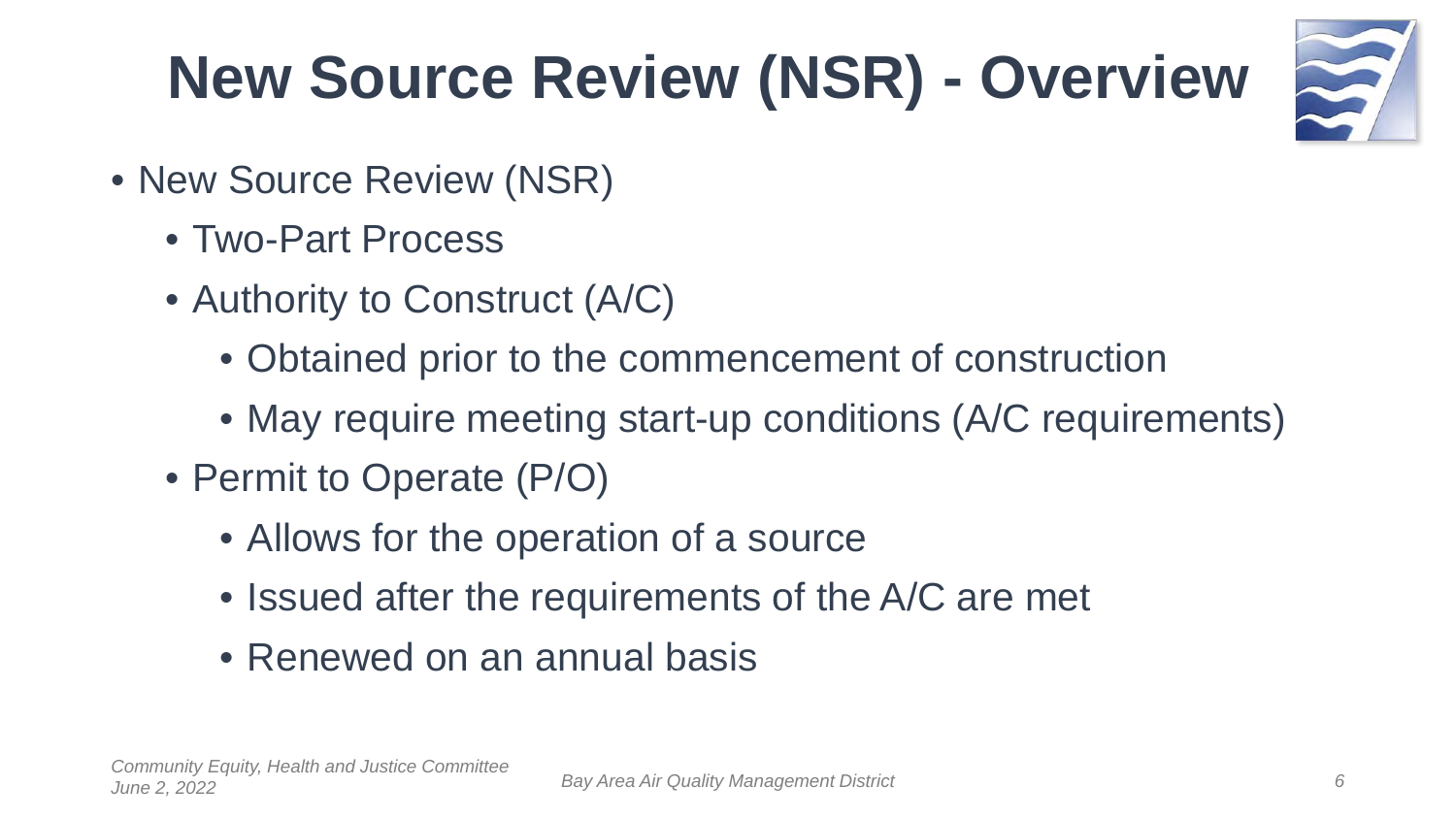## **NSR - Permit Criteria**



- New Source Review
	- Best Available Control Technology (BACT)
	- Offsets
	- Air Toxics Health Risk Assessment (HRA)
	- California Environmental Quality Act (CEQA)
	- Public Notice
		- Public School / Waters Bill
		- Significant Emission Increases / Offsets
		- *Overburdened Community*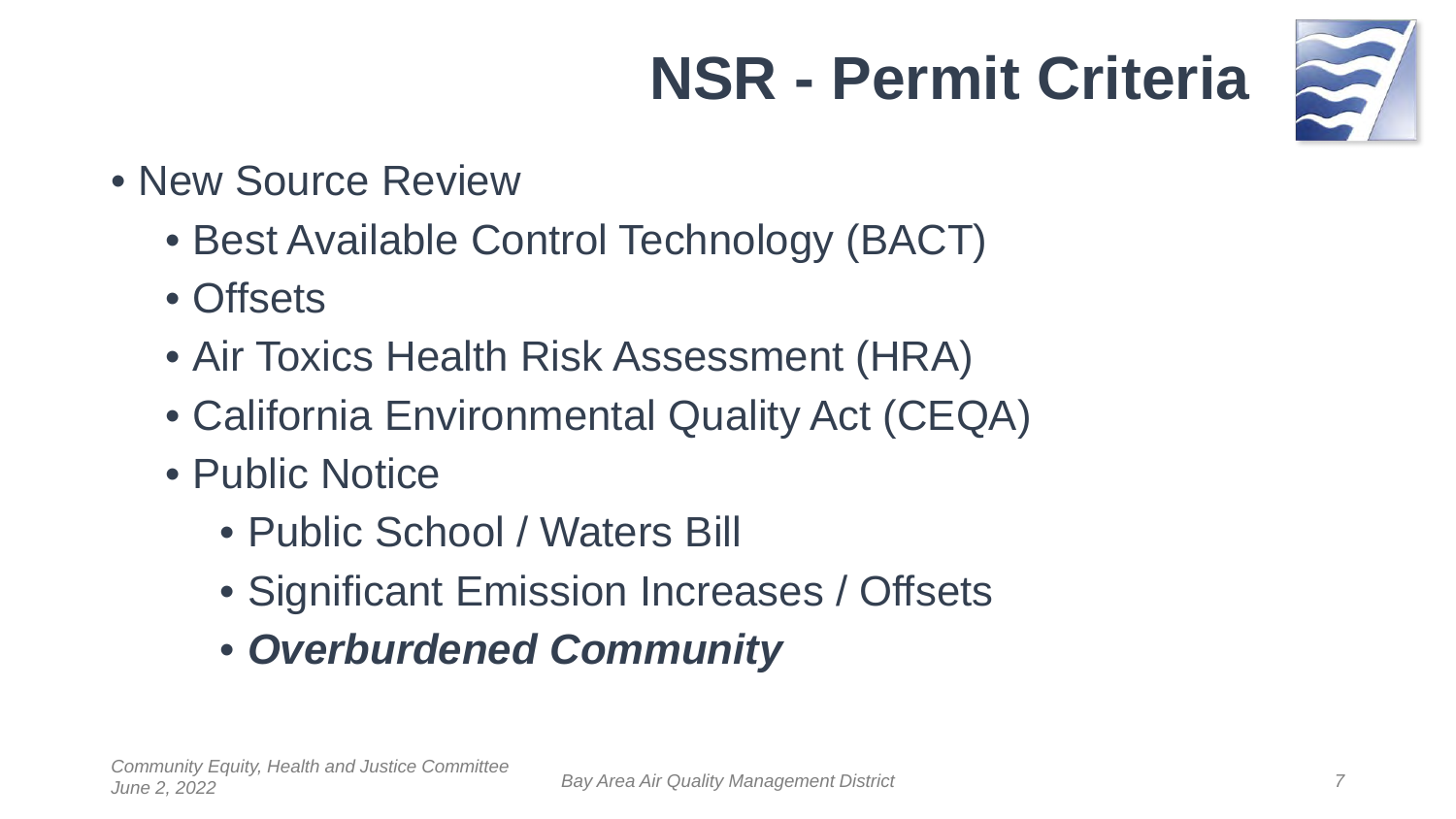## **NSR - Key Review Elements**



- Regulation 2, Rules 1 and 2
	- Best Available Control Technology (BACT)
		- Sources that emit 10 pounds per highest day or more of a regulated air pollutant
		- Most stringent control that is cost-effective or achieved in practice
	- Offsets
		- Facilities permitted to emit more than 10 tons per year of nitrogen oxides or precursor organic compounds
		- Facilities permitted to emit more than 100 tons per year of particulate matter or sulfur dioxide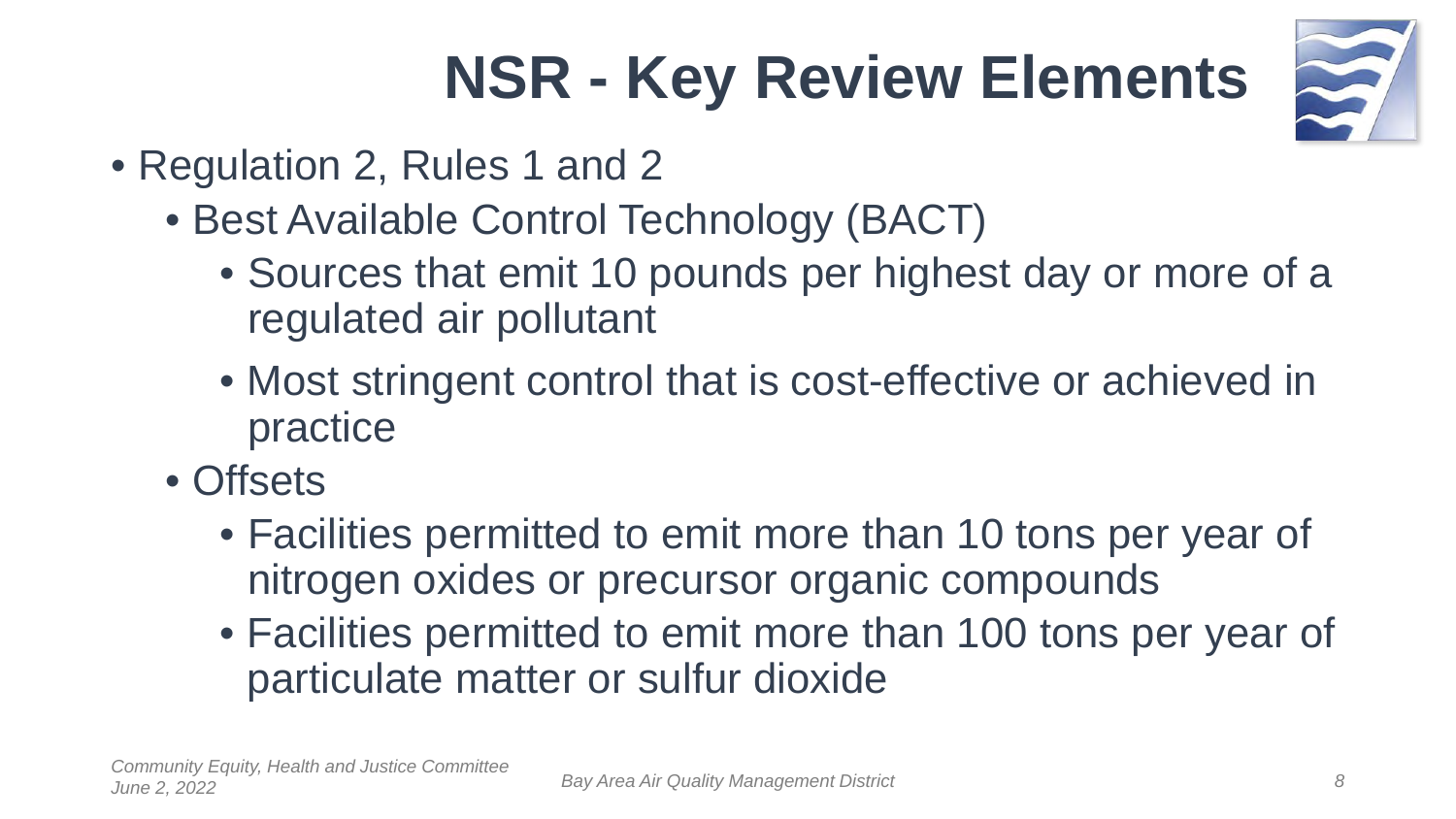

- Regulation 2, Rules 1 and 2
	- Public Notice and 30-day public comment period
		- Project within 1,000 feet from a K-12 school
		- *Project located within an Overburdened Community*
		- Project with significant emission increases or banking
	- Air District's Public Notices webpage
		- List of active & historical public notices for permit applications: [www.baaqmd.gov/permits/public-notices](http://www.baaqmd.gov/permits/public-notices)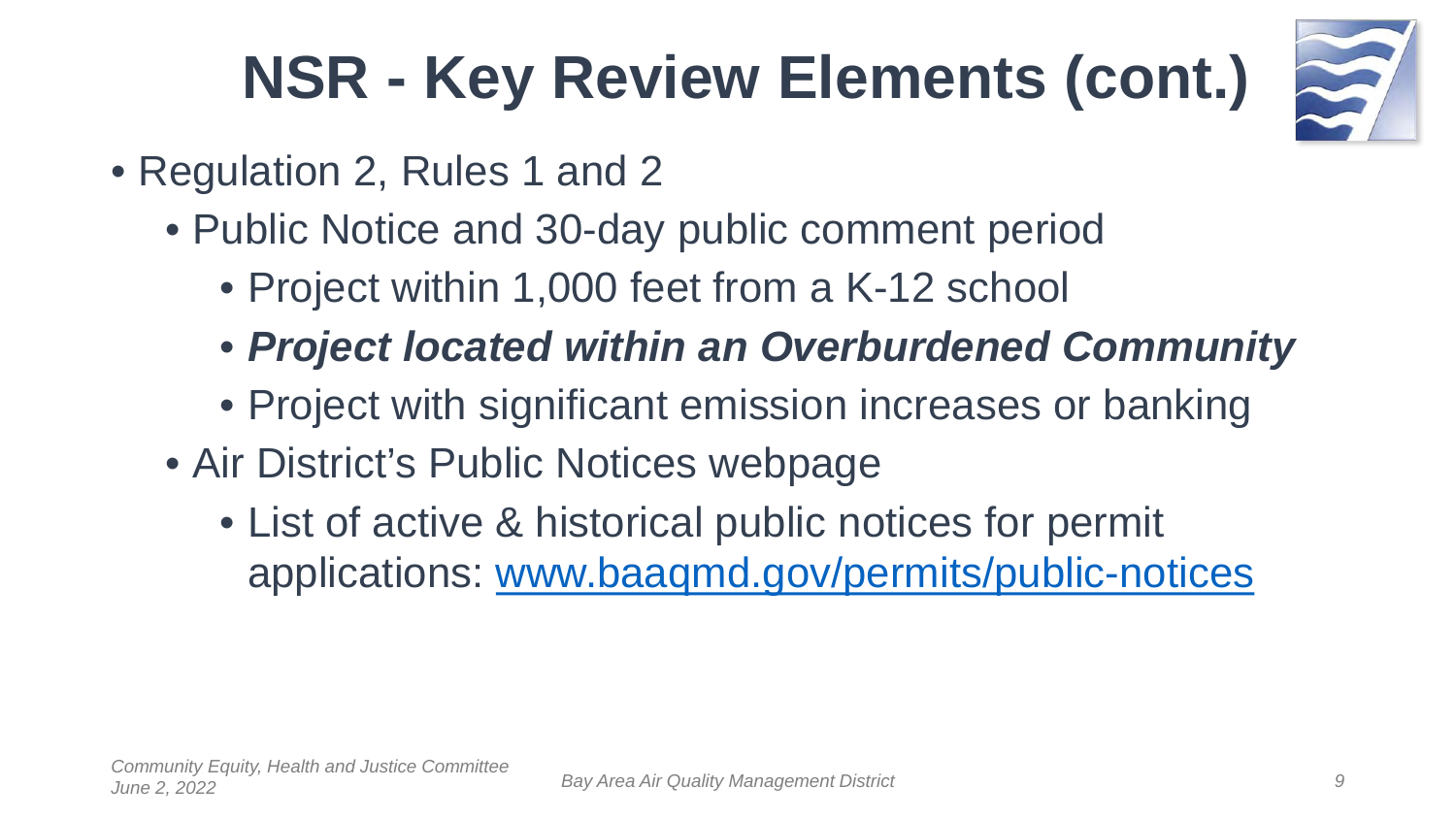

- Regulation 2, Rule 5
	- Acceptable Project Risk
		- Cancer Risk of 10 in a million or less
			- *Overburdened Community: 6 in a million*
		- Acute and Chronic Hazard Index of 1.0 or less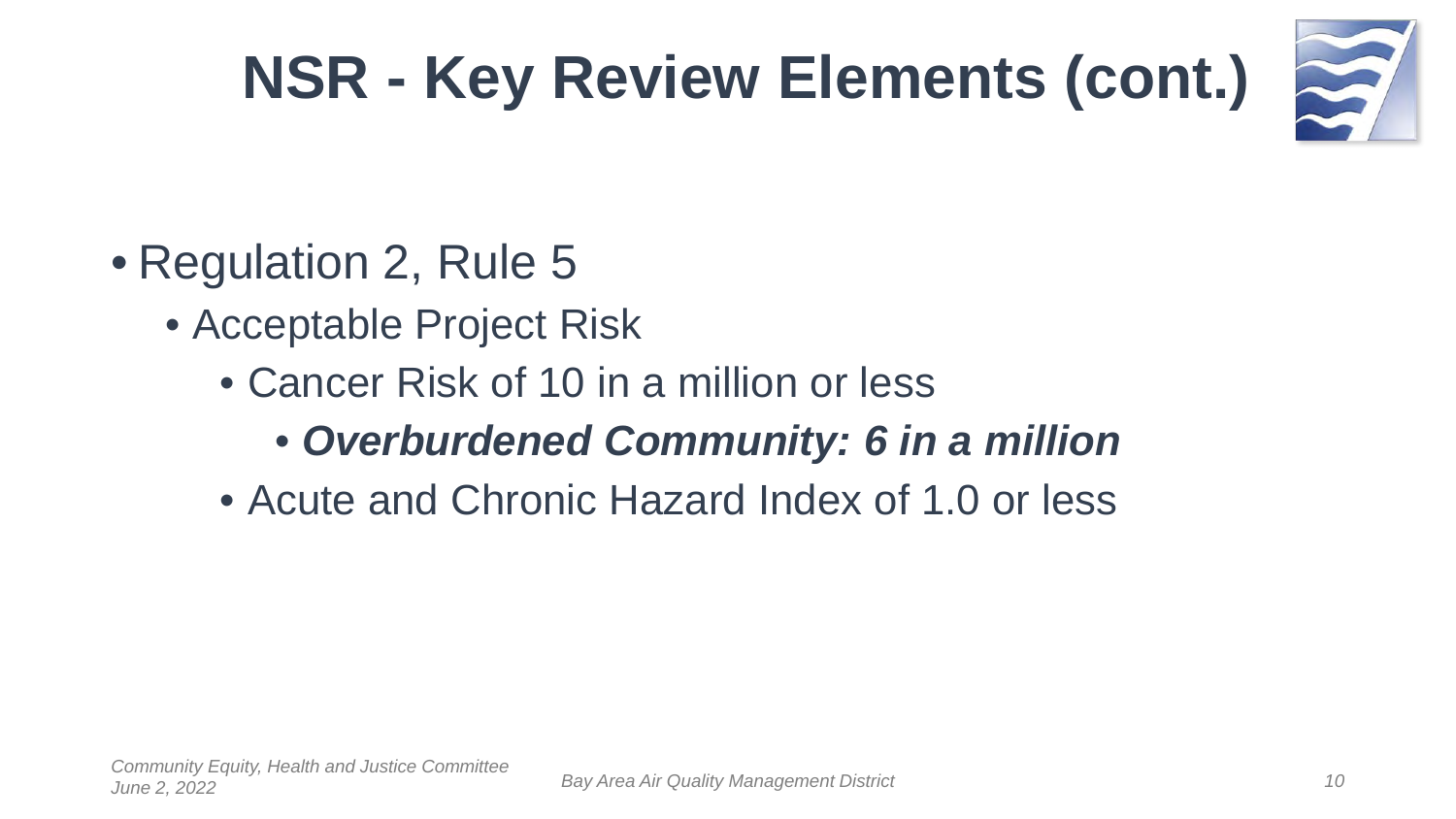

- Regulation 2, Rule 5 cont'd
	- Source Requirements
		- Best Available Control Technology for Toxic Air Contaminants (TBACT)
			- Cancer Risk greater than 1.0 in a million
			- Chronic Hazard Index greater than 0.20
	- Project definition
		- Lookback period extended from 3 to 5 years (all applications)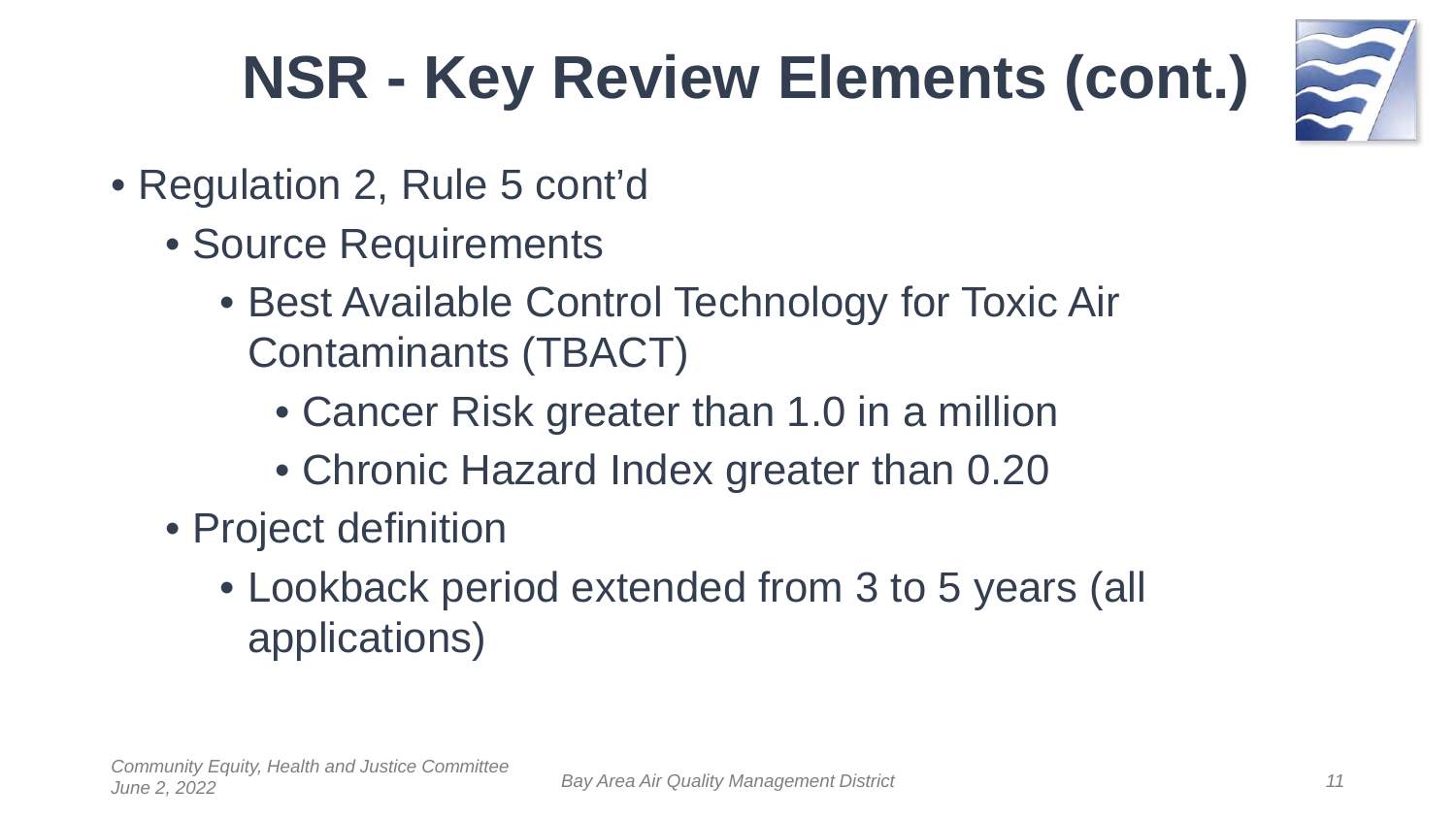

- California Public Records Act
	- Right to review public records held by the Air District
	- District's Permit Applications Received webpage
		- List of permit applications received for the last 2 years: [www.baaqmd.gov/permits/public-notices/permit](http://www.baaqmd.gov/permits/public-notices/permit-applications-received)applications-received
	- Comments or questions on permit status
		- Air District Permit Ombudsman [\(PermitOmbudsman@baaqmd.gov\)](mailto:PermitOmbudsman@baaqmd.gov)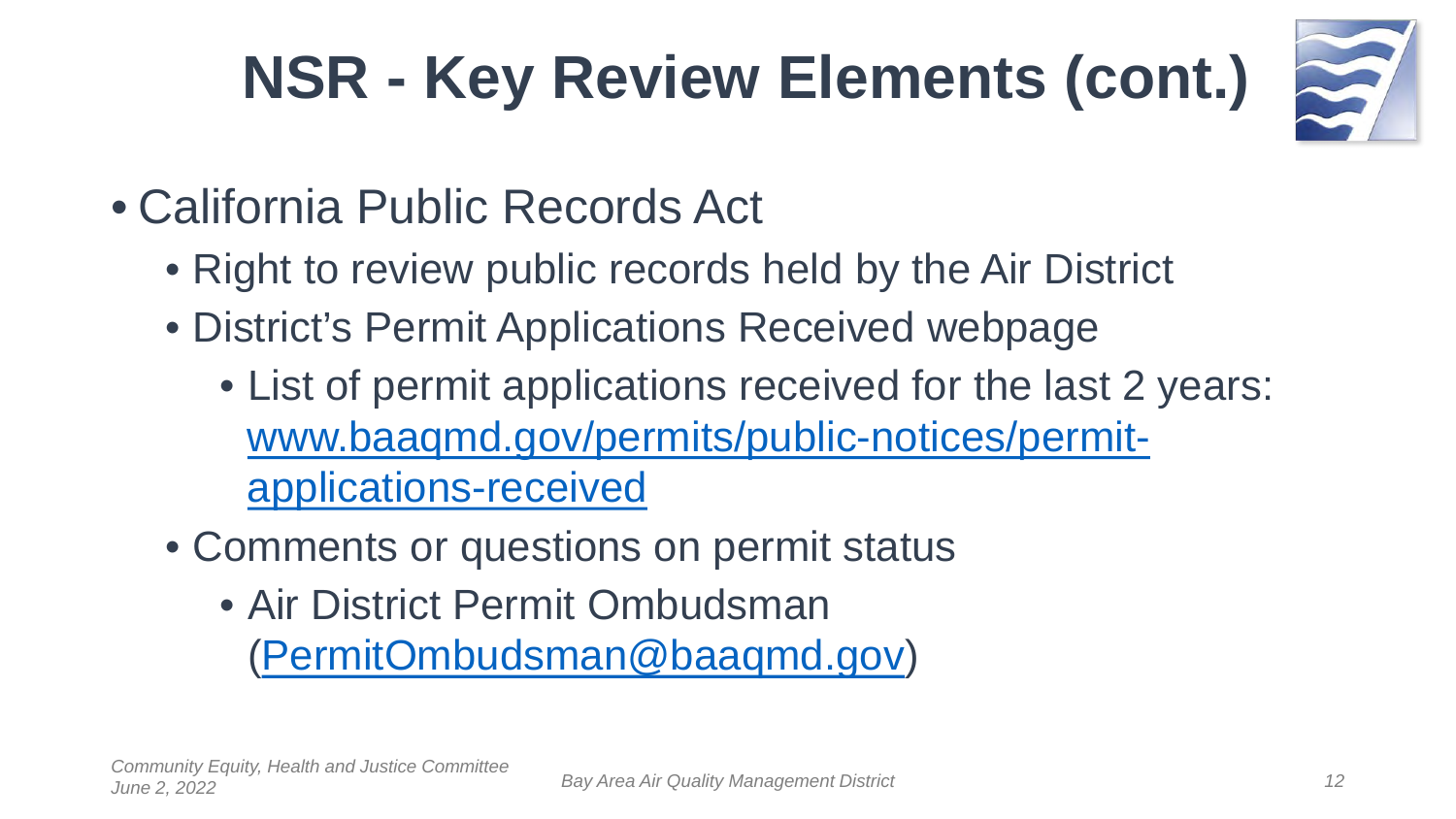## **NSR - Permitting Process**





*Bay Area Air Quality Management District June 2, 2022 13Community Equity, Health and Justice Committee*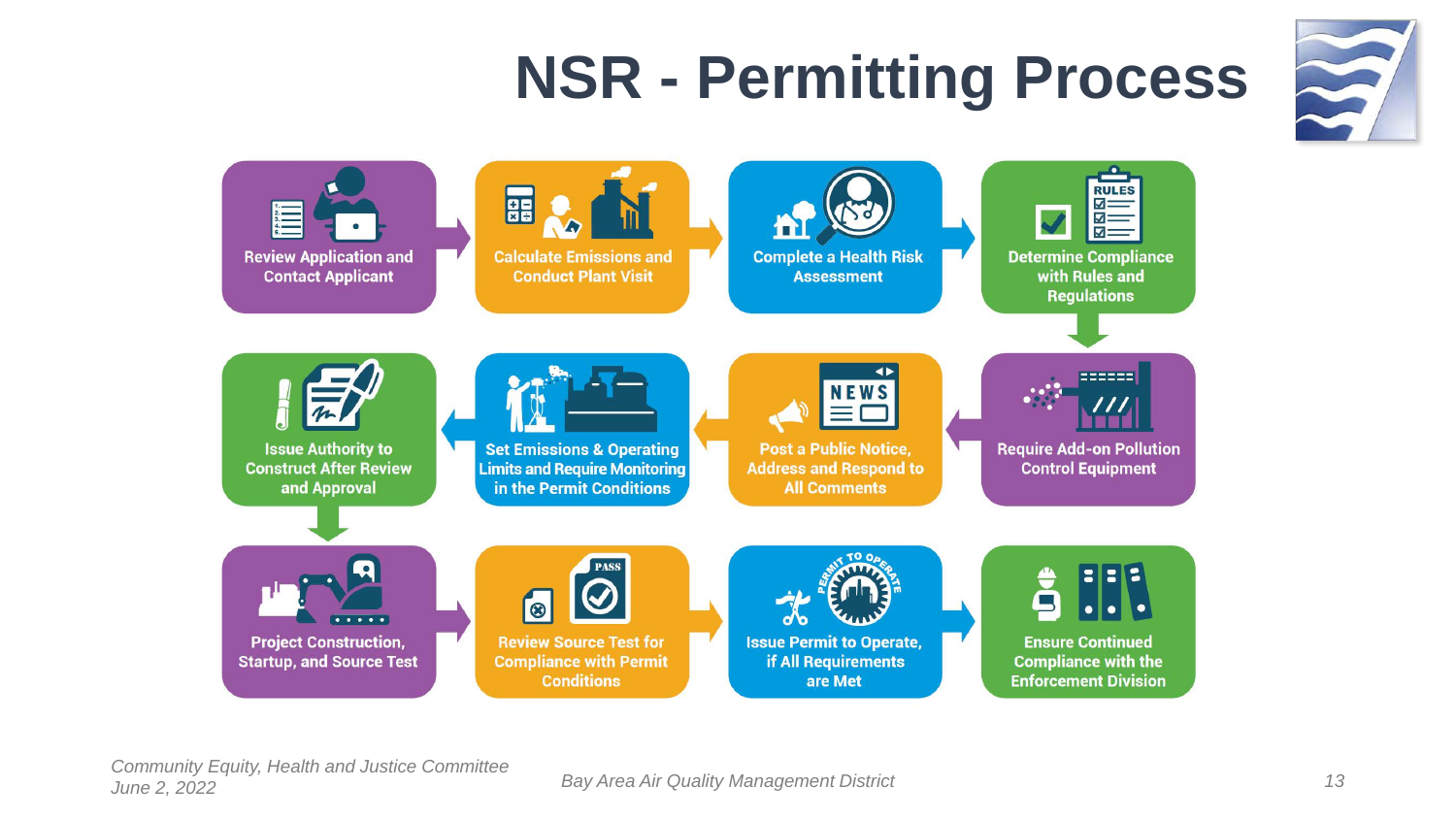## **Major Facility Review (MFR) – Overview**



- Major Facility Review (MFR) Purpose
	- Compile all air quality requirements into one document
	- Incorporate new regulatory requirements
	- Include monitoring and recordkeeping
- Major Facility Thresholds
	- 100 tons per year of a regulated air pollutant
	- 10 tons per year of a single hazardous air pollutant
	- 25 tons per year of a combination of hazardous air pollutants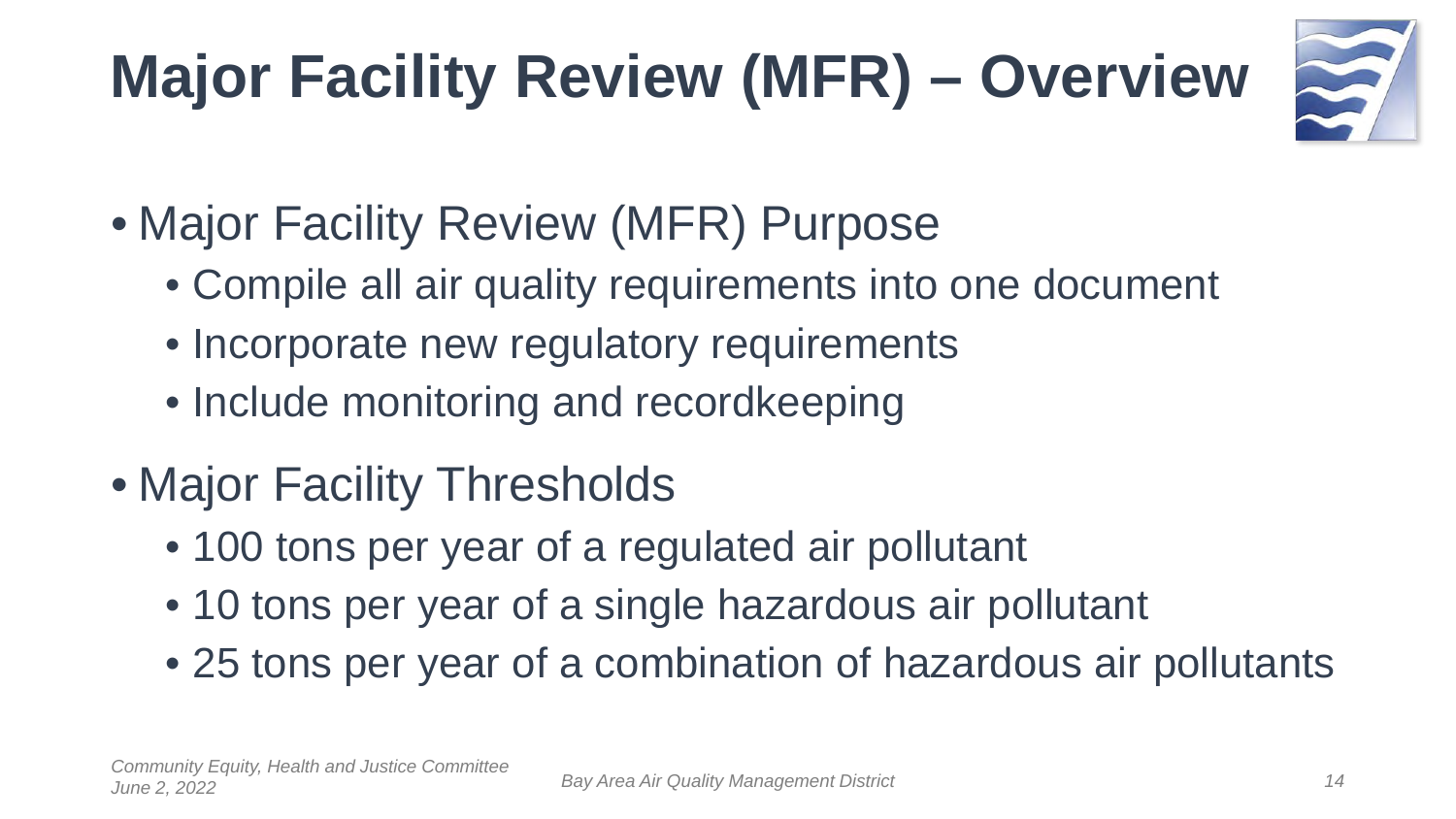## **MFR - Key Review Elements**



### • Regulation 2, Rule 6

- Application Types
	- Initial
	- Renewal
	- Administrative Amendment
	- Minor Revision
	- Significant Revision
- Reviews Air Quality Regulations
	- Federal
	- State
	- Local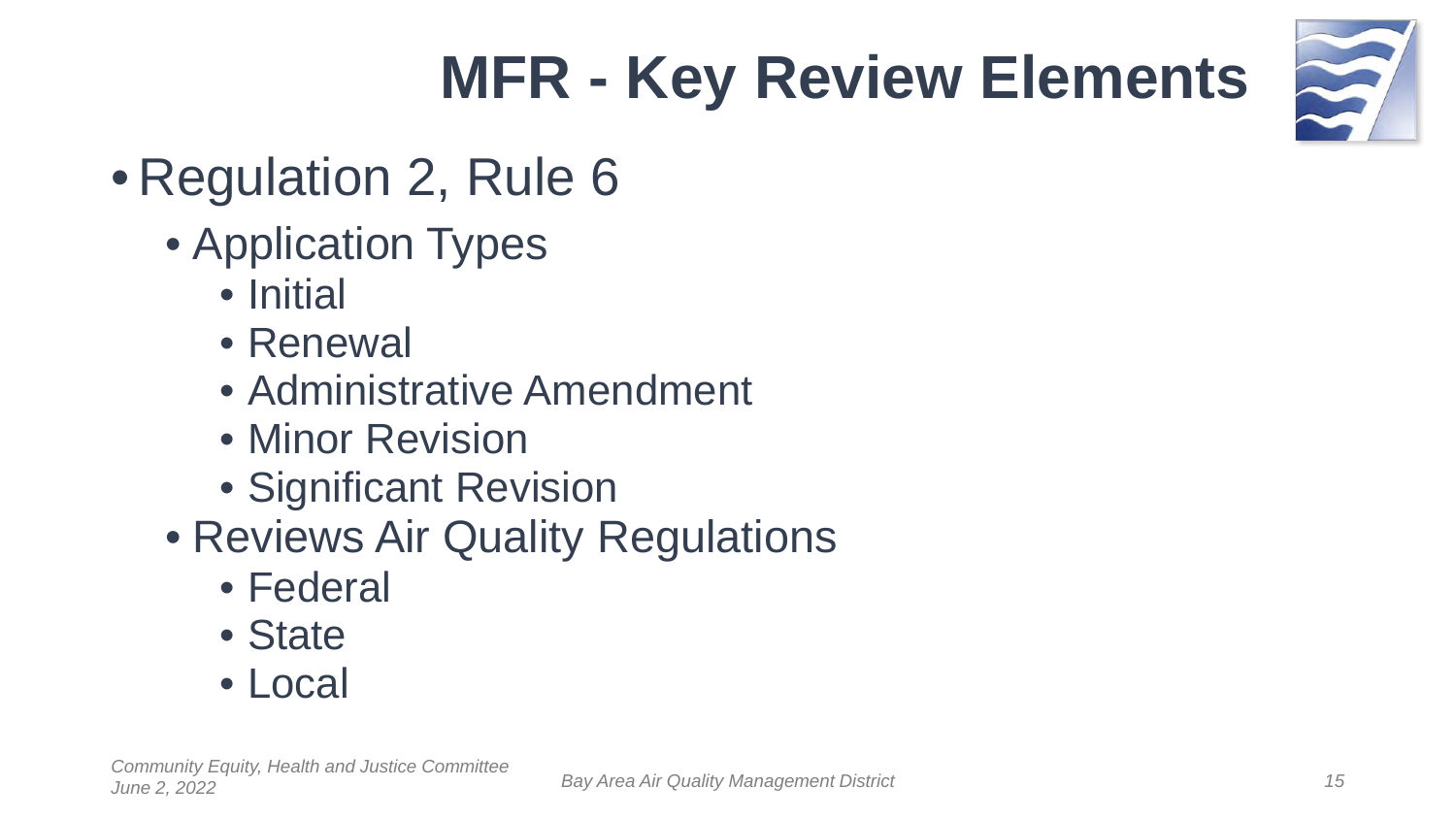

- Regulation 2, Rule 6
	- Comment Opportunities
		- 30-day public comment period for initial, renewal, and significant revision
		- 45-day EPA comment period for initial, renewal, and significant revision
		- Public Hearing if requested
	- District's Title V Public Notices webpage
		- List of current public notices for Title V permits: [www.baaqmd.gov/permits/major-facility-review-title-v/title](http://www.baaqmd.gov/permits/major-facility-review-title-v/title-v-permits)v-permits